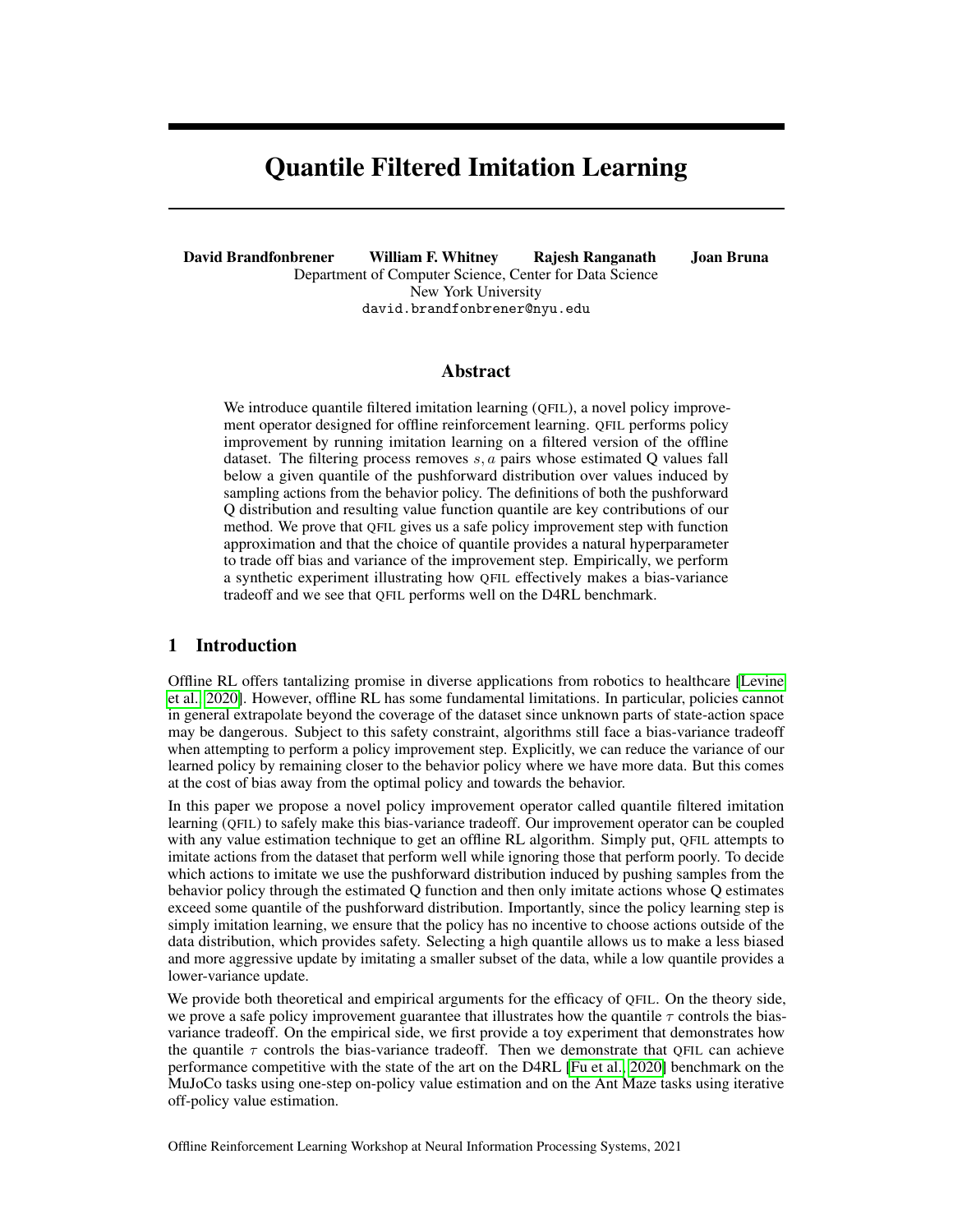

<span id="page-1-1"></span>Figure 1: (a) An illustration of the pushforward distribution  $Q_{\sharp,\beta}(\cdot|s)$  induced by pushing samples from  $\beta(\cdot|s)$  through  $Q(s, \cdot)$ .  $Q_{\sharp,\beta}(\cdot|s)$  is the distribution of predicted Q-values generated by sampling an action from the policy  $\beta$  and evaluating it using Q. The value function quantile  $V_{0.75,\beta}(s)$  is the 0.75 quantile of this pushforward distribution. (b) An illustration of how QFIL defines an improved policy  $\pi_{\text{QFL}}$  that only selects actions for which  $Q(s, a) \geq V_{0.75, \beta}(s)$ .

# <span id="page-1-2"></span>2 Setup

We will consider an offline RL setup as follows. Let  $\mathcal{M} = \{\mathcal{S}, \mathcal{A}, P, R, \gamma\}$ be a discounted infinite-horizon MDP. Define  $r(s, a) = \mathbb{E}[R(s, a)]$ . Rather than interacting with  $M$ , we only have access to a dataset  $D$  of  $N$  tuples of  $(s_i, a_i, r_i)$  collected by trajectories from some behavior policy  $\beta$ with initial state distribution  $\rho$ . De-

## Algorithm 1: OAMPI

<span id="page-1-0"></span>**input :** K, dataset  $D_N$ , estimated behavior  $\hat{\beta}$ Set  $\pi_0 = \hat{\beta}$ . Initialize  $\hat{Q}^{\pi_{-1}}$  randomly. for  $k = 1, \ldots, K$  do Policy evaluation:  $\widehat{Q}^{\pi_{k-1}} = \mathcal{E}(\pi_{k-1}, D_N, \widehat{Q}^{\pi_{k-2}})$ Policy improvement:  $\pi_k = \mathcal{I}(\widehat{Q}^{\pi_{k-1}}, \widehat{\beta}, D_N, \pi_{k-1})$ end

fine  $d_{\pi}(s) := (1 - \gamma) \sum_{t=0}^{\infty} \gamma^t \mathbb{P}_{\rho, P, \pi}(s_t = s)$  to be the discounted state visitation distribution under a policy  $\pi$ . The objective is to maximize the expected return J of the learned policy  $J(\pi) := \mathbb{E}_{\rho,P,\pi}\left[\sum_{t=0}^{\infty} \gamma^t r(s_t,a_t)\right].$ 

Following [Brandfonbrener et al.](#page-7-2) [\[2021\]](#page-7-2) we consider a generic template for model free offline RL algorithms as offline approximate modified policy iteration (OAMPI). This template, shown in Algorithm [1,](#page-1-0) alternates between steps of policy evaluation and policy improvement using the fixed offline dataset. This paper focuses on proposing a specific version of the improvement step that can be used in tandem with various evaluation steps. Moreover, as we will show, this improvement operator can be useful both in the one-step ( $K = 1$ ) and iterative ( $K >> 1$ ) regimes. This template is generic enough to capture essentially all related work by just replacing the  $\mathcal E$  and  $\mathcal I$  operators as we will discuss in more detail in Section [4](#page-4-0) after introducing QFIL.

## 3 Our algorithm: Quantile Filtered Imitation Learning (QFIL)

In this section we will introduce our main algorithmic contributions. First, we will formally define value function quantiles in terms of pushforward distributions over Q values. Then we define quantile filtered imitation learning (QFIL). Finally, we provide some theoretical analysis of QFIL to demonstrate how the quantile governs a bias-variance tradeoff in the policy improvement step.

#### 3.1 Pushforward Q distributions and value function quantiles

The main mathematical objects that we introduce in this work are the pushforward Q distribution  $Q_{\sharp,\pi}(\cdot|s)$  for some action-value function Q and policy  $\pi$  and the resulting value function quantile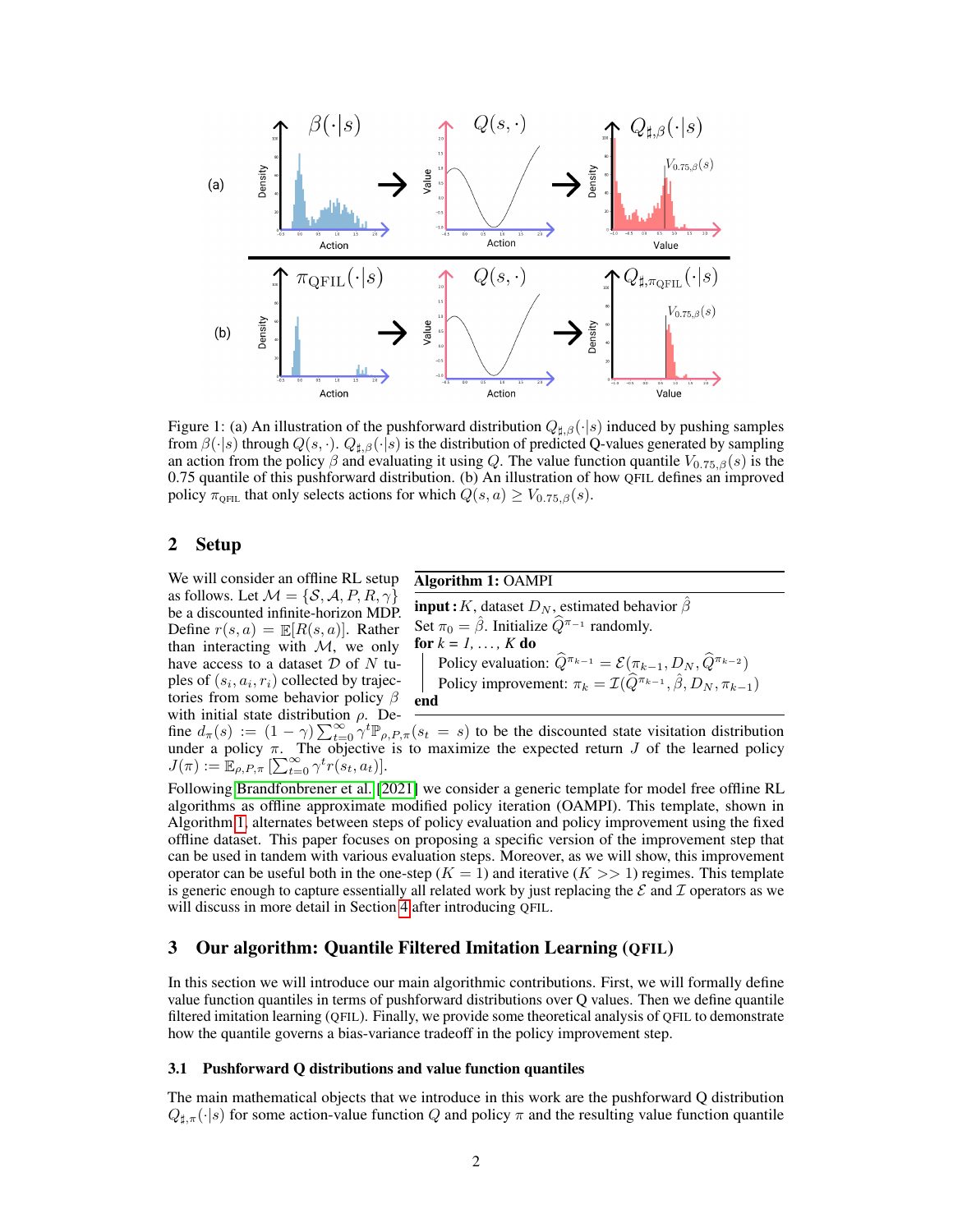$V_{\tau,\pi}(s)$  at quantile  $\tau$ . These concepts are illustrated in Figure [1.](#page-1-1) Intuitively, this pushforward distribution  $Q_{\sharp,\pi}(\cdot|s)$  is the distribution over R that is generated when we sample actions from  $\pi$ conditioned on s and then "push" those actions "forward" through the function  $Q(s, \cdot)$ . Then  $V_{\tau,\pi}$ simply takes a quantile of this induced distribution over R.

More formally, we can define the pushforward distribution over values at a state s induced by any  $\pi$ and Q evaluated at any measurable set of values  $B \subseteq \mathbb{R}$  as:

$$
Q_{\sharp,\pi}(B|s) := \pi(Q^{-1}(B;s)|s)
$$
\n(1)

where  $Q^{-1}$  gives the pre-image of B under Q so that for any  $v \in B$ , we have  $Q^{-1}(v; s) \subseteq A$  and for any  $a \in Q^{-1}(v; s)$ , we have  $Q(s, a) = v$ .

Equivalenty, since  $Q_{\sharp,\pi}(\cdot|s)$  is a real-valued distribution, we can define it in terms of its CDF. Let  $X \sim Q_{\sharp,\pi}(\cdot|s)$ , then we have that

$$
\mathbb{P}(X \le v) = \mathbb{P}_{a \sim \pi|s}(Q(s, a) \le v). \tag{2}
$$

Now we can directly define the value function quantile  $V_{\tau,\pi}(s)$  by taking the  $\tau$  quantile of the pushforward Q distribution:

$$
V_{\tau,\pi}(s) := \sup \left\{ v \in \mathbb{R} \ s.t. \ \mathbb{P}_{X \sim Q_{\sharp,\pi}(\cdot|s)}(X \le v) \le \tau \right\}
$$
 (3)

$$
= \sup \left\{ v \in \mathbb{R} \ s.t. \ \mathbb{P}_{a \sim \pi|s}(Q(s, a) \le v) \le \tau \right\}
$$
 (4)

Comparison to distributional RL. We want to emphasize that the value function quantile is a very different object from the quantile value function considered in work on distributional RL [\[Dabney](#page-7-3) [et al., 2018\]](#page-7-3). That work attempts to approximate the full distribution of stochastic returns  $Z^{\pi}$  for some policy  $\pi$  by computing various quantiles of the distribution over  $Z^{\pi}$  conditioned on s, a using a bellman backup. These objects consider stochasticity over *entire trajectories*. In contrast, we are using the standard Q functions and the pushforward distribution over Q values  $Q_{\sharp,\pi}(\cdot|s)$  at s only considers stochasticity induced by  $\pi$  at the first step in a trajectory.

#### 3.2 The QFIL policy improvement operator

QFIL defines a novel policy improvement operator that can be incorporated into the generic OAMPI framework introduced in Section [2.](#page-1-2) The operator simply filters out data where the estimated Q value falls below the  $\tau$  value function quantile. Explicitly, we define the policy update as follows:

$$
\mathcal{D}_{\tau} = \left\{ s, a \in \mathcal{D} \text{ s.t. } \widehat{Q}^k(s, a) > \widehat{V}_{\tau, \beta}^k(s) \right\}, \qquad \pi_{k+1} = \arg \max_{\pi} \sum_{s, a \in \mathcal{D}_{\tau}} \log \pi(a|s). \tag{5}
$$

Note that importantly, we use the pushforward distribution induced by  $\beta$  to compute the value function quantile. This ensures that we are evaluating our estimated value functions on data from the data-generating distribution. Also note that we can combine the QFIL policy improvement operator with any policy evaluation operator to get  $\widehat{Q}^k$ .

**Practical benefits of QFIL.** There are three main benefits to the QFIL improvement operator.

- 1. Safety: the QFIL objective only encourages imitation of actions already in the dataset. This is useful in domains where we know that the behavior policy is safe but that there may be unsafe actions if we attempt to extrapolate beyond what we have seen in the data.
- 2. Bias-variance tradeoff: the quantile provides an effective and intuitive knob to trade off bias and variance. As we will see in theory and practice below, the quantile essentially allows us to choose how much data we use to estimate a new policy. We can get a small sample of data from a near optimal policy, but at the cost of high variance. Or we can use a large sample, but at the cost of a bias towards the behavior policy and away from an optimal policy. The quantile is intuitive since for example setting  $\tau = 0.9$  means we expect to have about 10% of the data from D present in  $\mathcal{D}_{\tau}$ . A practitioner can usually have a decent sense of how much data is needed to reliably solve the supervised policy estimation problem and can use this to propose reasonable settings of the quantile.
- 3. Optimization: the QFIL policy learning step only uses standard supervised learning. This means we get access to all the tools, tricks, and hyperparameters that have been designed for optimizing supervised learning problems. In contrast, policy improvement operators that attempt to optimize Q directly face a different optimization problem that machine learning tools have not been optimized for.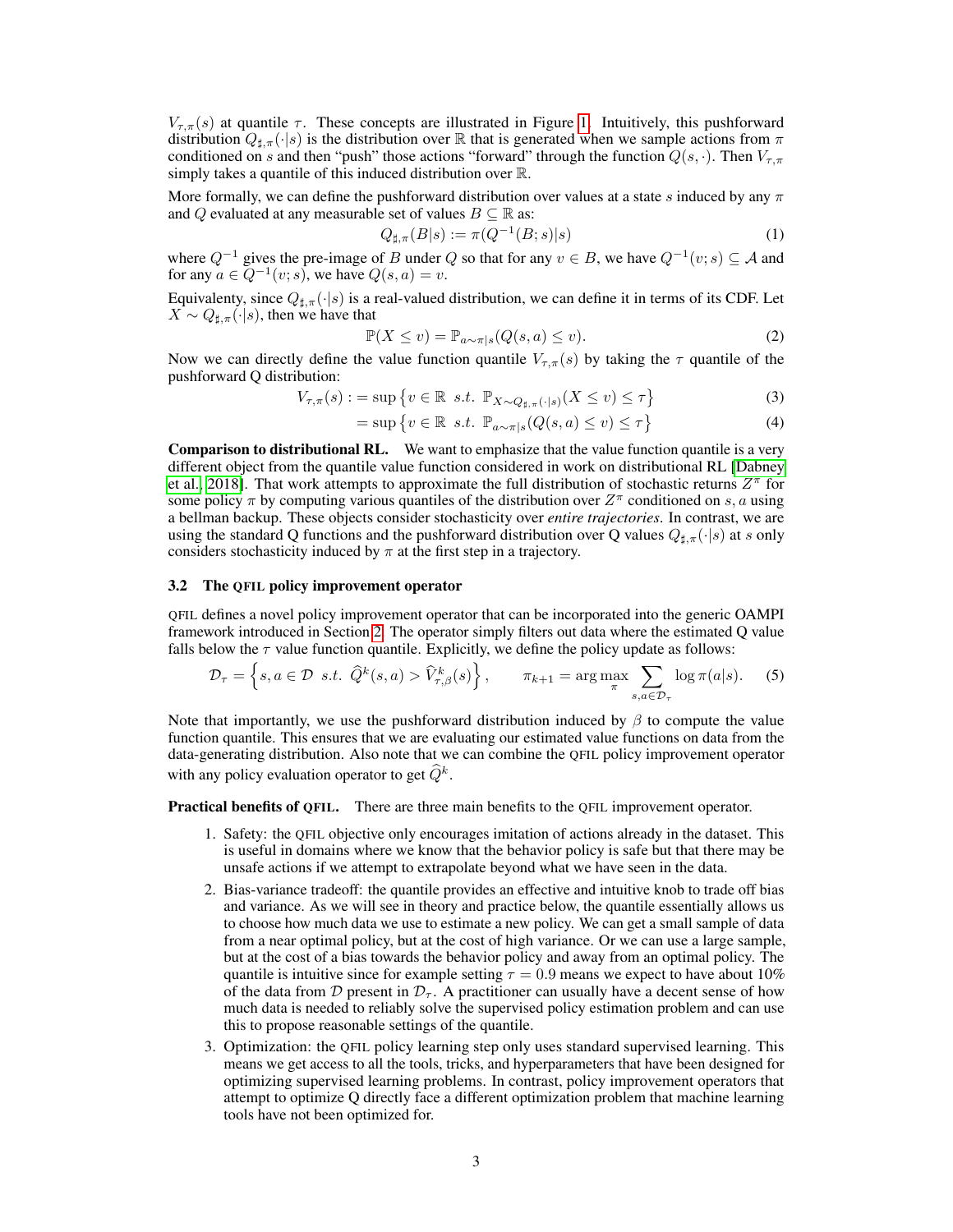Implementation-level decisions. The main implementation-level decisions left to instantiate the algorithm are to (1) decide how to estimate Q, and (2) how to estimate  $V_{\tau,\beta}$ . For Q we experiment with both on-policy estimates of  $Q^{\beta}$  using SARSA Q estimation and off-policy estimates of  $Q^{\pi_k}$ using uncorrected DDPG-style Q estimation where we sample  $a' \sim \pi_k$ . To compute  $V_{\tau,\beta}$  we use a sampling-based approach. Specifically, we take M samples from an estimated behavior policy  $\beta$  and then compute the empirical quantile after pushing the  $M$  samples through  $Q$ . One final note is that when implementing QFIL we can replace the explicit computation of  $\mathcal{D}_{\tau}$  by computing 0-1 weights for each datapoint as  $\mathbb{I}[\widehat{Q}^k(s,a) > \widehat{V}^k_{\tau,\beta}(s)].$ 

#### 3.3 Theoretical analysis

Now that we have laid out the algorithm we will provide some brief theoretical justification for QFIL. Specifically, we will show that the quantile provides an effective way to trade off the variance of the improvement step caused by finite data and errors in the approximation and estimation of the Q function and policy with bias induced by imitating suboptimal actions. Here we will only prove a guarantee for the one-step variant of the algorithm that uses on-policy value estimation of  $\hat{Q}^{\beta}$ , and we leave a treatment of off-policy learning for future work.

To make our analysis we will need a few definitions and assumptions. Namely,

- 1. Assume value estimation error is bounded  $\mathbb{E}_{\substack{s \sim d_\beta \\ a \sim \beta \mid s}}$  $[(Q^{\beta}(s, a) - \widehat{Q}^{\beta}(s, a))^2] \leq \varepsilon_Q(N)$ , whp.
- 2. Assume that for any policy  $\pi$  we can produce an estimate  $\hat{\pi}$  based on N samples of  $s \sim d, a \sim \pi$ . *s* such that:  $\mathbb{E}_{s \sim d}[D_{TV}(\hat{\pi}(\cdot|s)||\pi(\cdot|s))] \leq \varepsilon_{\pi}(N)$ , whp.
- 3. Assume value function quantile estimation such that  $\mathbb{P}_{a \sim \beta | s}(\widehat{Q}^{\beta}(s, a) \le \widehat{V}_{\tau, \beta}(s)) = \tau$ .<sup>[1](#page-3-0)</sup>
- 4. Let  $Q_{\text{max}}^{\beta} = \sup_{s,a} Q^{\beta}(s,a)$  and  $A_{\text{max}}^{\beta} = \sup_{s,a} A^{\beta}(s,a)$
- 5. Define the QFIL policy for  $\widehat{Q}^{\beta}$  by  $\pi_{\tau}(a|s) := \beta(a|s) \frac{\mathbb{1}[\widehat{Q}^{\beta}(s,a) \ge \widehat{V}_{\tau,\beta}(s)]}{1-\tau}$ .

Now we are ready to state the main result which is a lower bound on the expected improvement of our learned policy  $\hat{\pi}$  over the behavior  $\beta$ . The proof is deferred to Appendix [C.](#page-10-0)

Proposition 1. *Under the above assumptions and letting* W<sup>1</sup> *denote the Wasserstein-1 distance,* QFIL *returns a policy* πˆ *such that whp*

$$
(J(\hat{\pi}) - J(\beta))(1 - \gamma) \ge \mathbb{E}_{s \sim d_{\beta}} \left[ W_1 \left( \widehat{Q}_{\sharp,\pi_{\tau}}^{\beta}(\cdot|s), \ \widehat{Q}_{\sharp,\beta}^{\beta}(\cdot|s) \right) \right]
$$
  
- 2 \left( \sqrt{\frac{\varepsilon\_{Q}(N)}{1 - \tau}} + \frac{\varepsilon\_{\pi}((1 - \tau)N)Q\_{\max}^{\beta}}{1 - \tau} + \frac{\gamma A\_{\max}^{\beta}}{1 - \gamma} \left( \tau + \varepsilon\_{\pi}((1 - \tau)N) \right) \right). (7)

Let's examine each term in the bound. The first Wasserstein distance term expresses the inverse of the bias: it is large for large values of  $\tau$  that approach higher value policies and it decreases to 0 for lower values of  $\tau$  that approach pure imitation. In other words, this term quantifies the improvement of the QFIL policy  $\pi_{\tau}$  over the behavior  $\beta$  according to the estimated Q function  $\hat{Q}^{\beta}$ . Note that because the Wasserstein distance is always at least zero, so is this term. Perhaps this term is easiest to understand in pictures as it measures the distance between the real-valued distributions shown in red in the rightmost panels of Figure [1.](#page-1-1) Setting a higher quantile  $\tau$  will move more mass to higher estimated values from the pushforward behavior distribution  $\hat{Q}_{\sharp,\beta}^{\beta}(\cdot|s)$  to get to the pushforward QFIL distribution  $\widehat{Q}_{\sharp,\pi_{\tau}}^{\beta}(\cdot|s)$ . The precise scaling with  $\tau$  will be highly dependent on  $\widehat{Q}^{\beta}$  and  $\beta$ .

The second term encapsulates the variance, which is the error due to the finite sample size, approximation error of the Q function, approximation error of our imitation learning, and effects of distribution shift. Importantly, this term becomes more negative for larger values of  $\tau$ . Explicitly, if we assume a  $\frac{1}{\sqrt{2}}$  $\frac{1}{N}$  scaling for the  $\varepsilon$  term then we can expect the variance bound to scale with  $\frac{1}{(1-\tau)^{3/2}} + \tau$ . This captures the intuition that staying closer to the behavior by setting a small value of  $\tau$  will reduce the variance. This bound is likely often much too pessimistic about the impacts of distribution shift, but it is beyond the scope of this paper to provide a more intricate problem-dependent analysis.

<span id="page-3-0"></span><sup>1</sup>This assumption is stronger than the first two. We conjecture that it can be weakened to gracefully allow for approximation of the value function quantile, but leave this to future work.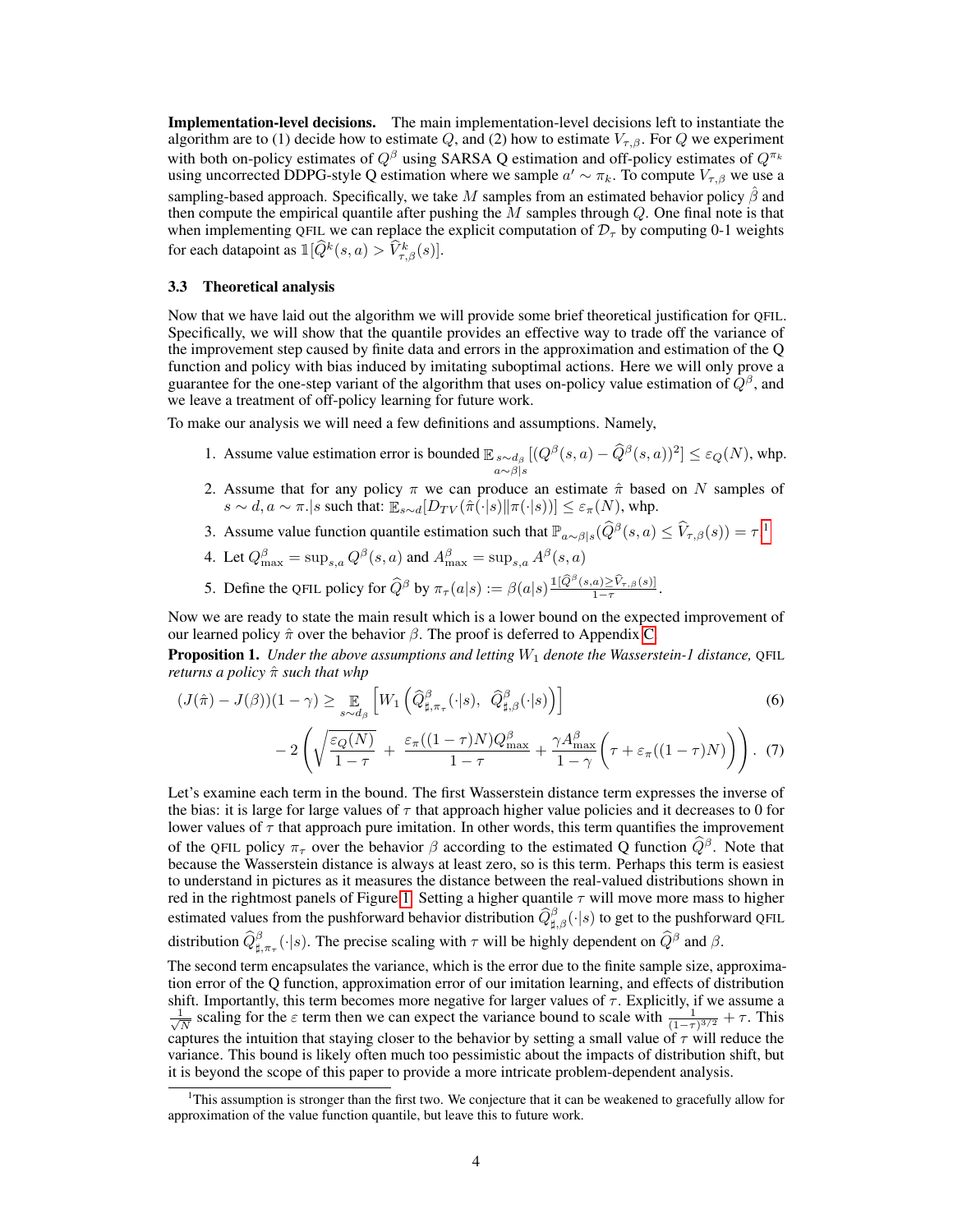# <span id="page-4-0"></span>4 Related work

The most closely related line of work presents various filtered and weighted imitation learning improvement operators. This includes MARWIL [\[Wang et al., 2018\]](#page-8-0), CRR [\[Wang et al., 2020\]](#page-8-1), AWR [\[Peng et al., 2019\]](#page-8-2), AWAC [\[Nair et al., 2020\]](#page-7-4), BAIL [\[Chen et al., 2020\]](#page-7-5), and ABM [\[Siegel](#page-8-3) [et al., 2020\]](#page-8-3). While all of these algorithms have various differences, most of them perform policy improvement using exponentially weighted imitation learning similar to:

$$
\pi_{k+1} = \arg\max_{\pi} \sum_{s,a \in \mathcal{D}} \exp[\alpha(Q(s,a) - V(s))] \log \pi(a|s). \tag{8}
$$

The key difference between QFIL and these papers is the introduction of the value function quantile into the advantage calculation. The quantile  $\tau$  replaces the hyperparameter  $\alpha$  from the exponentially weighted family of algorithms and provides a more graceful way to trade off bias and variance. In some sense this is a numerical issue where larger values of  $\alpha$  can cause instability due to very large weights. In practice implementations need to clip the weights and then as  $\alpha$  increases the weight just approaches the hard threshold  $\mathbb{1}[Q(s, a) - V(s) > 0]$  multiplied by some constant. Moreover, the approaches are not mutually exclusive and can be combined by using the value function quantile  $V_{\tau,\beta}$ in place of V, but at the cost of now having to tune bothe  $\tau$  and  $\alpha$ .

Another relevant piece of related work is [Chen et al.](#page-7-6) [\[2021\]](#page-7-6) which in addition to proposing the decision transformer proposes the %BC baseline. This baseline runs filtered imitation learning where the epsiodic return is used in place of the Q function and a constant value function that does not depend on the state, but does try to estimate a quantile of the distribution over returns. In contrast, QFIL uses a learned Q function and state-dependent value function quantile estimate.

The other relevant detail is the use of hard filtering instead of expoential weighting. This is motivated by [Byrd and Lipton](#page-7-7) [\[2018\]](#page-7-7) which shows that importance weighting is ineffective when training large, flexible neural network models. Some algorithms (CRR, ABM, and BAIL, %BC) also use hard filtering like QFIL. None of them use value function quantiles. CRR proposes a variant called CRR-max that uses the max of m samples to effectively estimate the  $\frac{m-1}{m}$  quantile. BAIL uses the "upper envelope" of the data, which relies more on generalization of function approximation and as a result may exclude all datapoints at some states when the estimate of the upper envelope exceeds the 1.0 quantile of the pushforward distribution. QFIL provides a more flexible and consistent mechanism to trade off bias and variance. An extended discussion of other, less closely related offline policy improvement operators can be found in Appendix [A.](#page-9-0)

In concurrent work, [Kostrikov et al.](#page-7-8) [\[2021a\]](#page-7-8) propose a similar method that uses exponentiated expectile advantage functions to weight the imitation loss. However, instead of first learning a standard Q function and then computing a value function quantile, they modify the Bellman backup directly so that the Q estimates are not estimating the Q values of a particular policy. Moreover, at an implementation level, we use hard filtering and estimate quantiles from samples, while [Kostrikov](#page-7-8) [et al.](#page-7-8) [\[2021a\]](#page-7-8) use exponential weighting and expectile regression. Finally, because our algorithm does not modify the Bellman backup, it is simpler to provide a more rigorous theoretical analysis.

# 5 Experiments

#### 5.1 Synthetic experiment

To illustrate the bias-variance tradeoff we discussed in the prior section, we created a simple synthetic problem. Since we are focused on the policy improvement step rather than the evaluation step, we will use a finite horizon environment with horizon equal to 1 (i.e. a contextual bandit). We use real-valued, continuous, 1-dimensional states and actions and learn  $\hat{\beta}$ ,  $\hat{Q}$  and  $\hat{\pi}$  with small neural neural networks of width 50 and depth 2. The data is generated according to:

$$
s \sim U([0,1]), \qquad a|s \sim \frac{s+\epsilon}{2}, \epsilon \sim U([0,1]), \qquad r(s,a) = \begin{cases} 1-|a-(1-s)| & a \in \left[\frac{s}{2}, \frac{s+1}{2}\right] \\ -1 & otherwise \end{cases}
$$

Note that the reward function penalizes actions with zero probability under the behavior.

We simulate several experiments with various dataset sizes and quantiles. Full experimental details can be found in Appendix [B.](#page-9-1) We visualize the results in Figure [2](#page-5-0) demonstrating that higher quantiles have more variance but less bias. As a result, different quantiles are optimal depending upon the dataset size.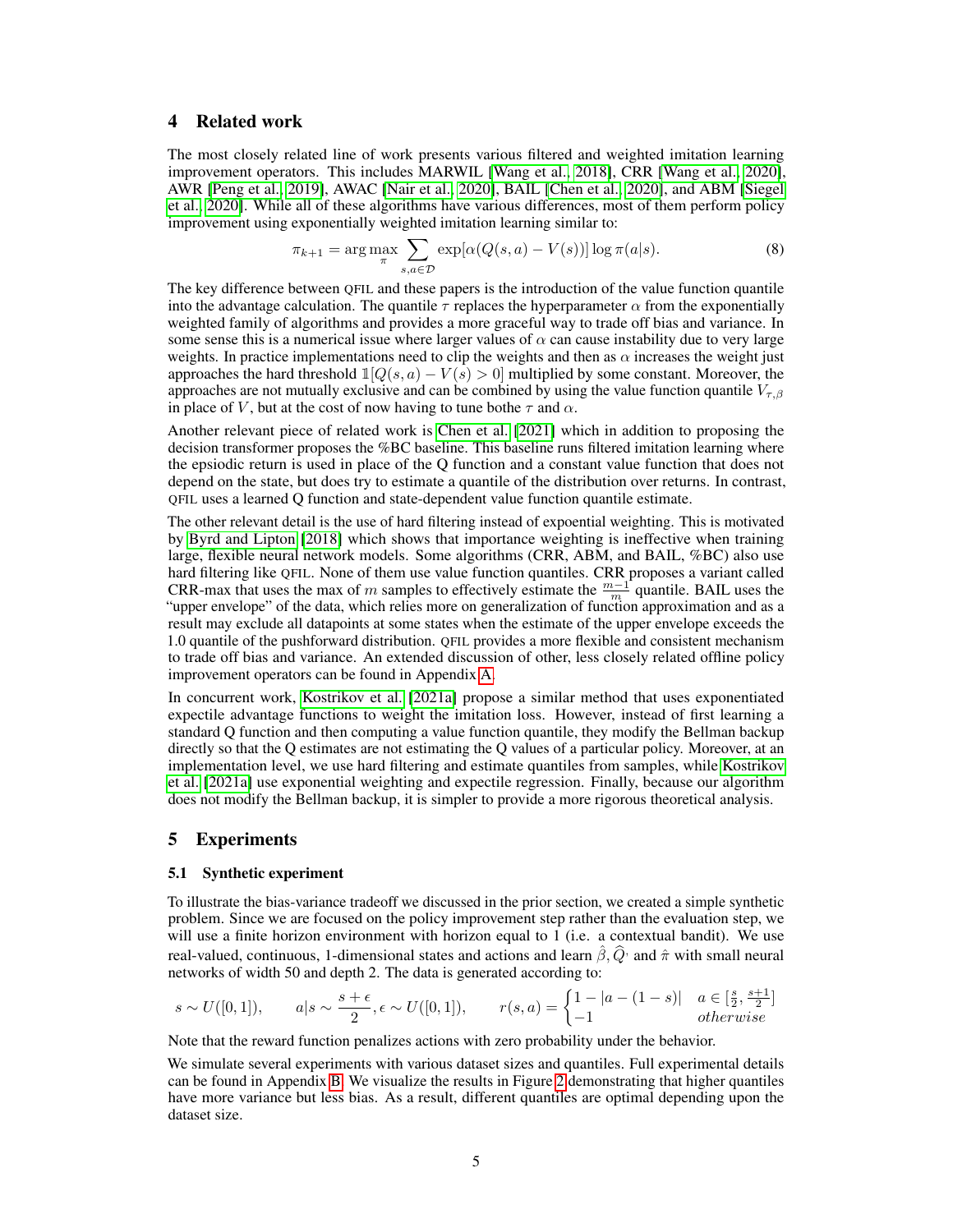

<span id="page-5-0"></span>Figure 2: Figures showing the mean (left) and standard deviation (right) across 50 random seeds of the return of the policies learned by QFIL on the synthetic problem with various quantiles and datasets. The plots illustrate how the quantile  $\tau$  governs a bias-variance tradeoff.

#### 5.2 D4RL experiments

Now we move on to larger scale experiments on the D4RL benchmark [\[Fu et al., 2020\]](#page-7-1). Full experimental details can be found in Appendix [B.](#page-9-1)

One-step MuJoCo. Recent work of [Brandfonbrener et al.](#page-7-2) [\[2021\]](#page-7-2) has showed that simply performing one step of policy improvement  $(K = 1$  in OAMPI) yields state of the art performance on most of the MuJoCo tasks in the D4RL benchmark excepting the "random" datasets where iterative algorithms perform better. Our first experiment shows that replacing the exponentiated advantage function used by MARWIL and CRR yields slightly better performance on many of the MuJoCo tasks and can be seen in Table [1.](#page-5-1) We also compare to a % BC baseline that just runs behavior cloning on the trajectories with the highest returns (where we sweep over different values for the amount of data to keep). By using only the one-step algorithm this experiment attempts to isolate the effect of the QFIL operator for policy improvement from effects of off-policy evaluation.

<span id="page-5-1"></span>Table 1: Results for one-step algorithms on MuJoCo tasks from the D4RL benchmark. We run 3 seeds and tune over 4 hyperparameter values. We report the mean and standard deviation across seeds using 100 evaluation episodes for the best hyperparameter. Exp-adv refers to exponentiated advantage as in MARWIL or CRR, here limited to one step.

| <b>Dataset</b>      | BC.             | $%$ BC          | One-step Exp-adv | One-step QFIL   |
|---------------------|-----------------|-----------------|------------------|-----------------|
| halfcheetah-med     | $41.9 + 0.1$    | $42.3 + 0.2$    | $48.4 + 0.1$     | $50.6 \pm 0.0$  |
| walker2d-med        | $68.6 \pm 6.3$  | $73.7 \pm 1.5$  | $81.8 \pm 2.2$   | $83.7 \pm 0.9$  |
| hopper-med          | $49.9 \pm 3.1$  | $57.5 \pm 1.5$  | $59.6 + 2.5$     | $62.8 + 2.0$    |
| halfcheetah-med-rep | $34.3 \pm 0.7$  | $37.8 \pm 0.4$  | $38.1 \pm 1.3$   | $40.4 \pm 0.8$  |
| walker2d-med-rep    | $26.2 + 2.4$    | $61.8 + 1.8$    | $49.5 \pm 12.0$  | $55.0 \pm 0.8$  |
| hopper-med-rep      | $23.2 \pm 2.8$  | $77.0 \pm 5.2$  | $97.5 \pm 0.7$   | $94.6 \pm 2.3$  |
| halfcheetah-med-exp | $61.1 \pm 2.7$  | $92.0 \pm 0.3$  | $93.4 \pm 1.6$   | $94.4 \pm 0.5$  |
| walker2d-med-exp    | $78.5 \pm 22.4$ | $108.8 \pm 0.4$ | $113.0 + 0.4$    | $112.7 \pm 0.7$ |
| hopper-med-exp      | $49.1 \pm 4.3$  | $110.1 + 0.6$   | $103.3 \pm 9.1$  | $107.6 \pm 2.2$ |
| halfcheetah-rand    | $2.2 \pm 0.0$   | $2.2 + 0.1$     | $3.2 \pm 0.1$    | $5.6 \pm 0.3$   |
| walker2d-rand       | $0.9 \pm 0.1$   | $2.4 \pm 0.1$   | $5.6 \pm 0.8$    | $6.0 \pm 0.5$   |
| hopper-rand         | $2.0 \pm 0.1$   | $5.1 \pm 1.9$   | $7.5 + 0.4$      | $7.0 \pm 0.5$   |

**One-step antmaze.** While the Mujoco tasks see the best performance with one-step methods, this can be attributed to the dense rewards and low-coverage behavior policies. In contrast, the antmaze tasks in the D4RL benchmark have sparse rewards and diverse behavior policies, giving a different sort of challenge to offline RL algorithms. Results are shown in Table [2.](#page-6-0) We see larger gains from QFIL over the baselines on the harder tasks.

**Iterative antmaze** Now we go beyond one-step updates and show that OFIL can be effectively combined with off-policy Q estimation. To do this we simply instantiate the OAMPI algorithm using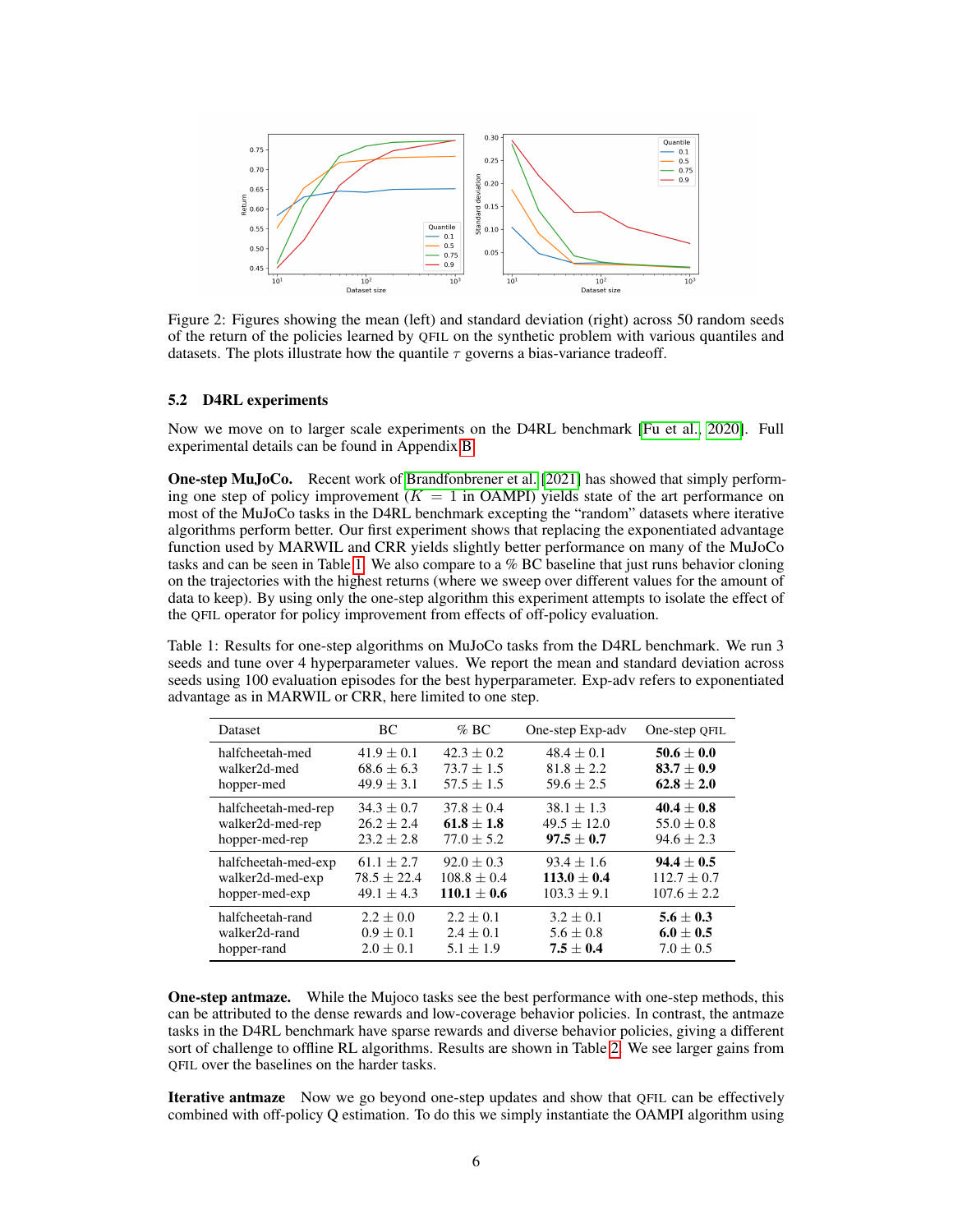<span id="page-6-0"></span>

| Dataset        | BC             | $\%$ BC       | One-step Exp-Adv | One-step QFIL  |
|----------------|----------------|---------------|------------------|----------------|
| umaze          | $60.3 \pm 7.8$ | $57.3 + 2.1$  | $75.7 \pm 5.6$   | $91.0 + 1.4$   |
| umaze-diverse  | $54.0 \pm 3.7$ | $65.3 + 6.3$  | $66.0 \pm 4.9$   | $61.7 \pm 9.5$ |
| medium-play    | $0.3 \pm 0.5$  | $0.7 \pm 0.9$ | $0.7 \pm 0.9$    | $13.3 \pm 8.4$ |
| medium-diverse | $0.0 \pm 0.0$  | $0.7 \pm 0.5$ | $1.0 \pm 1.4$    | $4.0 \pm 4.2$  |
| large-play     | $0.0 \pm 0.0$  | $0.0 \pm 0.0$ | $0.0 \pm 0.0$    | $1.3 \pm 1.9$  |
| large-diverse  | $0.0 \pm 0.0$  | $0.3 \pm 0.5$ | $0.0 \pm 0.0$    | $0.7 \pm 0.9$  |

Table 2: Results for one-step algorithms on antmaze tasks from the D4RL benchmark. Again, we run 3 seeds, tune over 4 hyperparameter values, and use 100 eval episodes.

<span id="page-6-1"></span>Table 3: Results for iterative algorithms on antmaze tasks from the D4RL benchmark. This time we run 3 seeds, tune over 4 hyperparameter values, and use 100 eval episodes.

| Dataset        | Iterative Exp-Adv | Iterative OFIL  | <b>COL</b> | IOL  |
|----------------|-------------------|-----------------|------------|------|
| umaze          | $61.3 + 6.2$      | $96.7 \pm 1.2$  | 74.0       | 87.5 |
| umaze-diverse  | $70.0 \pm 3.7$    | $67.7 \pm 0.9$  | 84.0       | 62.2 |
| medium-play    | $0.3 \pm 0.5$     | $60.0 \pm 8.0$  | 61.2       | 71.2 |
| medium-diverse | $0.0 \pm 0.0$     | $61.3 \pm 19.0$ | 53.7       | 71.0 |
| large-play     | $0.3 \pm 0.5$     | $4.0 \pm 5.7$   | 15.8       | 39.6 |
| large-diverse  | $0.3 \pm 0.5$     | $12.7 + 17.9$   | 14.9       | 47.5 |

QFIL as the improvement operator and using standard SARSA-style fitted Q evaluation with target networks as the evaluation operator. Importantly, since the QFIL policies are derived from imitation, they remain within the data distribution to allow for easier off-policy evaluation. Moreover, since we compute value function quantiles by pushing forward the estimated behavior, those quantiles are also not being queried out of distribution. Results in Table [3](#page-6-1) show that QFIL substanitally outperforms the exponentiated advantage algorithm and achieves performance competitive with state of the art algorithms CQL [\[Kumar et al., 2020\]](#page-7-9) and IQL [\[Kostrikov et al., 2021a\]](#page-7-8) that modify the Bellman backups (where results for those algorithms are taken directly from those papers). Note that this iterative algorithm is not strictly covered by our theory from the previous section which only considers the one-step approach. It is an interesting direction for future work to get better theoretical guarantees for iterative algorithms.

# 6 Discussion

Here we have presented QFIL, a novel policy improvement operator for offline RL. QFIL provides a safe policy improvement step that only imitates actions already in the dataset and does so in a numerically stable way that only uses supervised learning while still providing a useful knob in the quantile to trade off bias and variance. Along the way we offered definitions of the pushforward Q distribution and value function quantile that we hope can find uses beyond QFIL. Indeed, anywhere that the advantage function is used, it could be replaced by a quantile advantage that uses a value function quantile instead of the standard value function.

## Acknowledgements

We would like to thank Ilya Kostrikov for suggestions about the antmaze datasets and the anonymous reviewers for their suggestions about related work. This work is partially supported by the Alfred P. Sloan Foundation, NSF RI-1816753, NSF CAREER CIF 1845360, NSF CHS-1901091, Samsung Electronics, and the Institute for Advanced Study. DB is supported by the Department of Defense (DoD) through the National Defense Science & Engineering Graduate Fellowship (NDSEG) Program.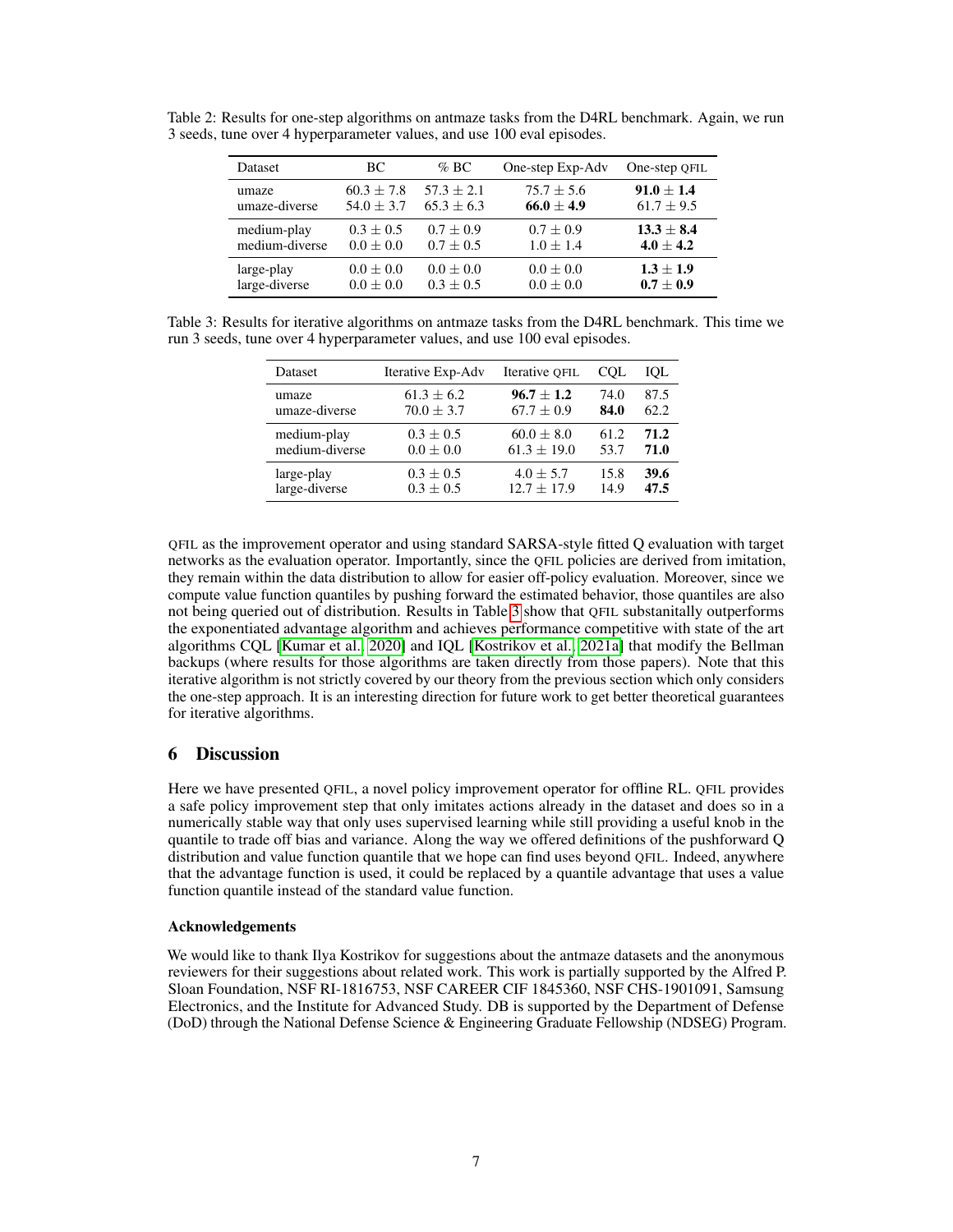# **References**

- <span id="page-7-18"></span>Joshua Achiam, David Held, Aviv Tamar, and Pieter Abbeel. Constrained policy optimization. In *International Conference on Machine Learning*, pages 22–31. PMLR, 2017.
- <span id="page-7-2"></span>David Brandfonbrener, William F Whitney, Rajesh Ranganath, and Joan Bruna. Offline rl without off-policy evaluation. In *Advances in Neural Information Processing Systems*, 2021.
- <span id="page-7-7"></span>Jonathon Byrd and Zachary C Lipton. What is the effect of importance weighting in deep learning? *arXiv preprint arXiv:1812.03372*, 2018.
- <span id="page-7-6"></span>Lili Chen, Kevin Lu, Aravind Rajeswaran, Kimin Lee, Aditya Grover, Michael Laskin, Pieter Abbeel, Aravind Srinivas, and Igor Mordatch. Decision transformer: Reinforcement learning via sequence modeling. *arXiv preprint arXiv:2106.01345*, 2021.
- <span id="page-7-5"></span>Xinyue Chen, Zijian Zhou, Zheng Wang, Che Wang, Yanqiu Wu, and Keith Ross. Bail: Bestaction imitation learning for batch deep reinforcement learning. *Advances in Neural Information Processing Systems*, 33, 2020.
- <span id="page-7-3"></span>Will Dabney, Mark Rowland, Marc Bellemare, and Rémi Munos. Distributional reinforcement learning with quantile regression. In *Proceedings of the AAAI Conference on Artificial Intelligence*, volume 32, 2018.
- <span id="page-7-1"></span>Justin Fu, Aviral Kumar, Ofir Nachum, George Tucker, and Sergey Levine. D4rl: Datasets for deep data-driven reinforcement learning. *arXiv preprint arXiv:2004.07219*, 2020.
- <span id="page-7-13"></span>Scott Fujimoto and Shixiang Shane Gu. A minimalist approach to offline reinforcement learning. *arXiv preprint arXiv:2106.06860*, 2021.
- <span id="page-7-10"></span>Scott Fujimoto, David Meger, and Doina Precup. Off-policy deep reinforcement learning without exploration. *arXiv preprint arXiv:1812.02900*, 2018.
- <span id="page-7-16"></span>Diederik P Kingma and Jimmy Ba. Adam: A method for stochastic optimization. *arXiv preprint arXiv:1412.6980*, 2014.
- <span id="page-7-8"></span>Ilya Kostrikov, Ashvin Nair, and Sergey Levine. Offline reinforcement learning with implicit q-learning. *arXiv preprint arXiv:2110.06169*, 2021a.
- <span id="page-7-14"></span>Ilya Kostrikov, Jonathan Tompson, Rob Fergus, and Ofir Nachum. Offline reinforcement learning with fisher divergence critic regularization. *arXiv preprint arXiv:2103.08050*, 2021b.
- <span id="page-7-9"></span>Aviral Kumar, Aurick Zhou, George Tucker, and Sergey Levine. Conservative q-learning for offline reinforcement learning. *arXiv preprint arXiv:2006.04779*, 2020.
- <span id="page-7-12"></span>Romain Laroche, Paul Trichelair, and Remi Tachet Des Combes. Safe policy improvement with baseline bootstrapping. In *International Conference on Machine Learning*, pages 3652–3661. PMLR, 2019.
- <span id="page-7-0"></span>Sergey Levine, Aviral Kumar, George Tucker, and Justin Fu. Offline reinforcement learning: Tutorial, review, and perspectives on open problems. *arXiv preprint arXiv:2005.01643*, 2020.
- <span id="page-7-11"></span>Yao Liu, Adith Swaminathan, Alekh Agarwal, and Emma Brunskill. Provably good batch reinforcement learning without great exploration. *arXiv preprint arXiv:2007.08202*, 2020.
- <span id="page-7-17"></span>Volodymyr Mnih, Koray Kavukcuoglu, David Silver, Andrei A Rusu, Joel Veness, Marc G Bellemare, Alex Graves, Martin Riedmiller, Andreas K Fidjeland, Georg Ostrovski, et al. Human-level control through deep reinforcement learning. *Nature*, 518(7540):529, 2015.
- <span id="page-7-4"></span>Ashvin Nair, Murtaza Dalal, Abhishek Gupta, and Sergey Levine. Accelerating online reinforcement learning with offline datasets. *arXiv preprint arXiv:2006.09359*, 2020.
- <span id="page-7-15"></span>Adam Paszke, Sam Gross, Francisco Massa, Adam Lerer, James Bradbury, Gregory Chanan, Trevor Killeen, Zeming Lin, Natalia Gimelshein, Luca Antiga, et al. Pytorch: An imperative style, high-performance deep learning library. In *Advances in neural information processing systems*, pages 8026–8037, 2019.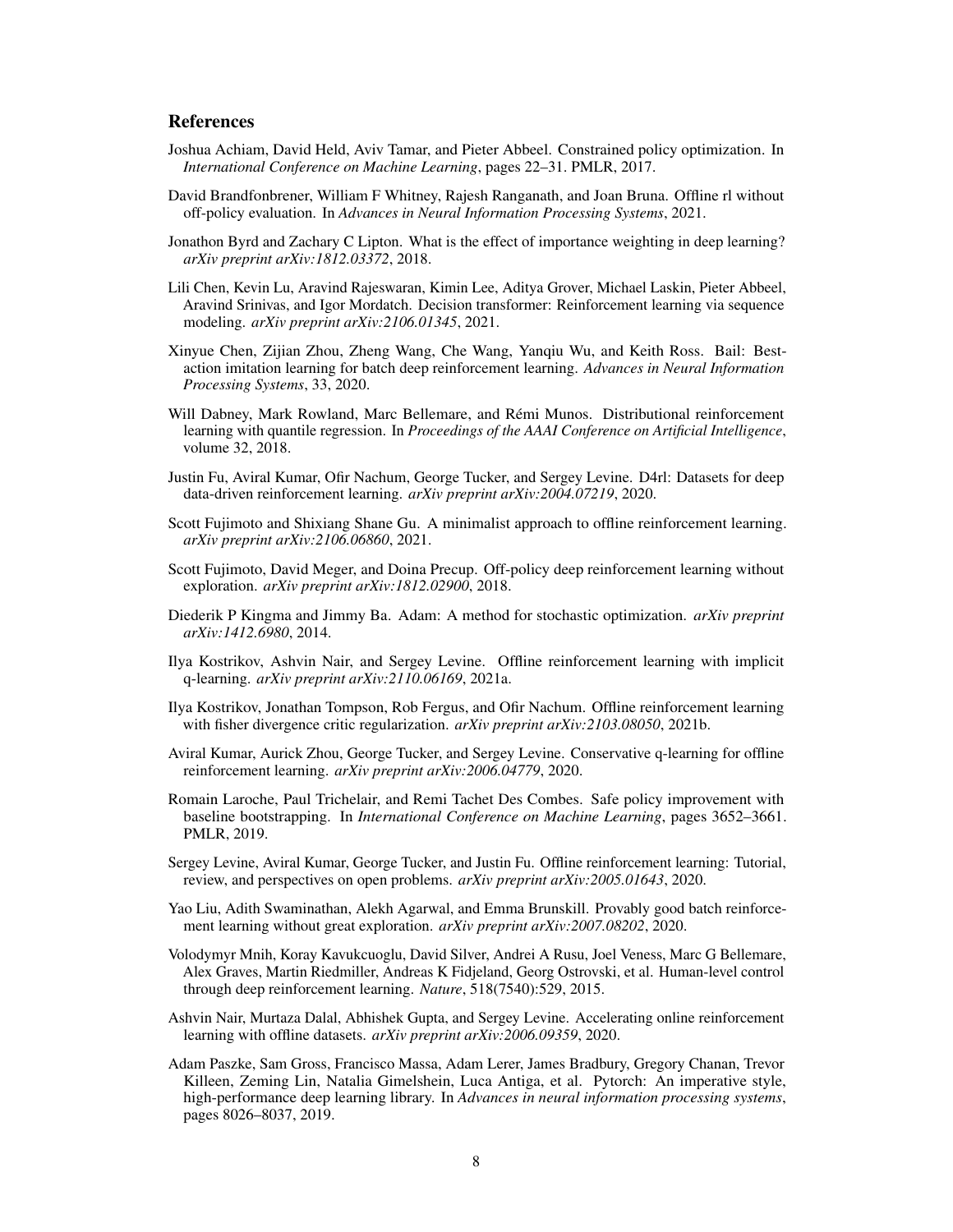- <span id="page-8-2"></span>Xue Bin Peng, Aviral Kumar, Grace Zhang, and Sergey Levine. Advantage-weighted regression: Simple and scalable off-policy reinforcement learning. *arXiv preprint arXiv:1910.00177*, 2019.
- <span id="page-8-3"></span>Noah Siegel, Jost Tobias Springenberg, Felix Berkenkamp, Abbas Abdolmaleki, Michael Neunert, Thomas Lampe, Roland Hafner, Nicolas Heess, and Martin Riedmiller. Keep doing what worked: Behavior modelling priors for offline reinforcement learning. In *International Conference on Learning Representations*, 2020.

<span id="page-8-5"></span>Richard S Sutton and Andrew G Barto. *Reinforcement learning: An introduction*. MIT press, 2018.

- <span id="page-8-0"></span>Qing Wang, Jiechao Xiong, Lei Han, Han Liu, Tong Zhang, et al. Exponentially weighted imitation learning for batched historical data. In *Advances in Neural Information Processing Systems*, pages 6288–6297, 2018.
- <span id="page-8-1"></span>Ziyu Wang, Alexander Novikov, Konrad Zolna, Josh S Merel, Jost Tobias Springenberg, Scott E Reed, Bobak Shahriari, Noah Siegel, Caglar Gulcehre, Nicolas Heess, et al. Critic regularized regression. *Advances in Neural Information Processing Systems*, 33, 2020.
- <span id="page-8-4"></span>Yifan Wu, George Tucker, and Ofir Nachum. Behavior regularized offline reinforcement learning, 2019.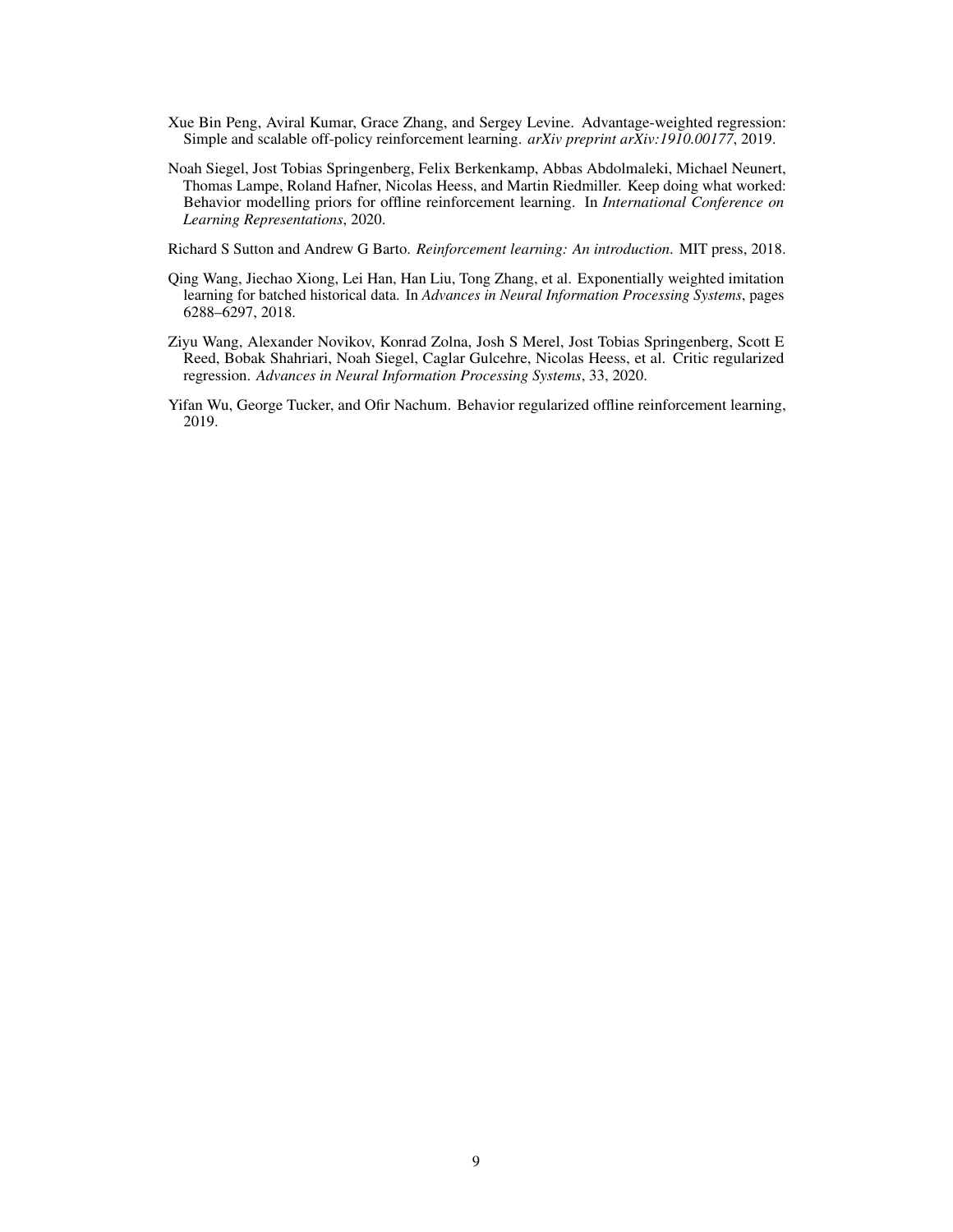# <span id="page-9-0"></span>A Related work continued

There are many other policy improvement operators in the offline RL literature. BCQ [\[Fujimoto](#page-7-10) [et al., 2018\]](#page-7-10) and MBS [\[Liu et al., 2020\]](#page-7-11) maximize the Q value subject to behavior constraints. These algorithms try to maximize Q subject to some minimum probability under the estimated behavior. In contrast QFIL imitates instead of optimizing Q, making it less likely to choose unseen actions while still providing the quantile hyperparameter to allow for more aggressive updates. SPIBB [\[Laroche](#page-7-12) [et al., 2019\]](#page-7-12) instead constrains the policy based on uncertainty estimates. BRAC [\[Wu et al., 2019\]](#page-8-4) and TD3+BC [\[Fujimoto and Gu, 2021\]](#page-7-13) attempt to optimize the estimated Q values subject to some regularization toward the behavior. These approaches are intuitive and effective on some tasks, but by attempting to optimize estimated Q values and without stronger constraints they are potentially more susceptible to selecting out-of-distribution actions. Other work modifies the policy evaluation step to learn conservative [\[Kumar et al., 2020\]](#page-7-9) or regularized [\[Kostrikov et al., 2021b\]](#page-7-14) Q values. Here we focus on modifications to the improvement step. An interesting direction for future work would be to combine modifications to the improvement and evaluation steps.

## <span id="page-9-1"></span>B Experimental details

#### B.1 Synthetic experiment

As explained in the main text, data is sampled from the following distributions:

$$
s \sim U([0,1]), \qquad a|s \sim \frac{s+\epsilon}{2}, \epsilon \sim U([0,1]), \qquad r(s,a) = \begin{cases} 1-|a-(1-s)| & a \in \left[\frac{s}{2}, \frac{s+1}{2}\right] \\ -1 & \text{otherwise} \end{cases}.
$$

Then the algorithm proceeds in three steps: (1) estimate  $\hat{\beta}$ , (2) estimate  $\hat{Q}$ , and (3) learn  $\hat{\pi}$ . Note that because we are in a contextual bandit problem,  $\widehat{Q}$  does not depend on the behavior policy  $\beta$ . But of course we will only be able to learn  $\widehat{Q}$  at actions selected by the behavior. These functions are learned to minimize the following objectives, summed over the dataset:

$$
\ell_{\beta}(s, a, r) = -\log \hat{\beta}(a|s)
$$
\n(9)

$$
\ell_Q(s, a, r) = (r - \widehat{Q}(s, a))^2 \tag{10}
$$

$$
\ell_{\pi}(s, a, r) = -\mathbb{1}[\widehat{Q}(s, a) \ge \widehat{V}_{\tau, \beta}(s)] \log \widehat{\pi}(a|s)
$$
\n(11)

where we estimate  $\hat{V}_{\tau,\beta}$  from  $\hat{Q}$  and  $\hat{\beta}$  at a given state s as follows. First we take 100 samples  $a_1, \ldots, a_{100}$  from  $\hat{\beta}(\cdot|s)$ . Then we compute  $\hat{V}_{\tau,\beta}(s)$  as the empirical  $\tau$  quantile of the set of real numbers  $\{\widehat{Q}(s, a_i) : 1 \le i \le 100\}.$ 

All networks  $(\hat{\beta}, \hat{Q}, \hat{\pi})$  are MLPs with width 50, depth 2, and ReLU activation functions and are implemented in PyTorch [Paszke et al.](#page-7-15) [\[2019\]](#page-7-15). The policy networks output truncated normal distributions that are truncated to the bounds of the action space and log standard deviations are bounded in [-5, 0]. We train using the Adam optimizer [\[Kingma and Ba, 2014\]](#page-7-16) with learning rate 0.001 and batch size 64 for all networks. Each network is trained for 1000 gradient steps. Evaluation for each dataset is conducted by sampling 100 states, then sampling one action  $a \sim \hat{\pi}(\cdot|s)$ , and then evaluating the reward function for each s, a pair. This gives an estimated reward for one random seed. We report mean and standard deviation over 50 random seeds in Figure [2.](#page-5-0)

### B.2 D4RL experiments

Datasets are all derived from the D4RL benchmark suite [\[Fu et al., 2020\]](#page-7-1). We consider two algorithmic outlines: one-step and iterative. We generally follow the hyperparameter choices from [Brandfonbrener](#page-7-2) [et al.](#page-7-2) [\[2021\]](#page-7-2).

One-step. For the one-step experiments the algorithm proceeds in a similar three step manner as the synthetic experiment: (1) estimate  $\hat{\beta}$ , (2) estimate  $\hat{Q}^{\beta}$ , and (3) learn  $\hat{\pi}$ . We use SARSA Q estimation [\[Sutton and Barto, 2018\]](#page-8-5) with target networks [\[Mnih et al., 2015\]](#page-7-17) for increased stability. We initialize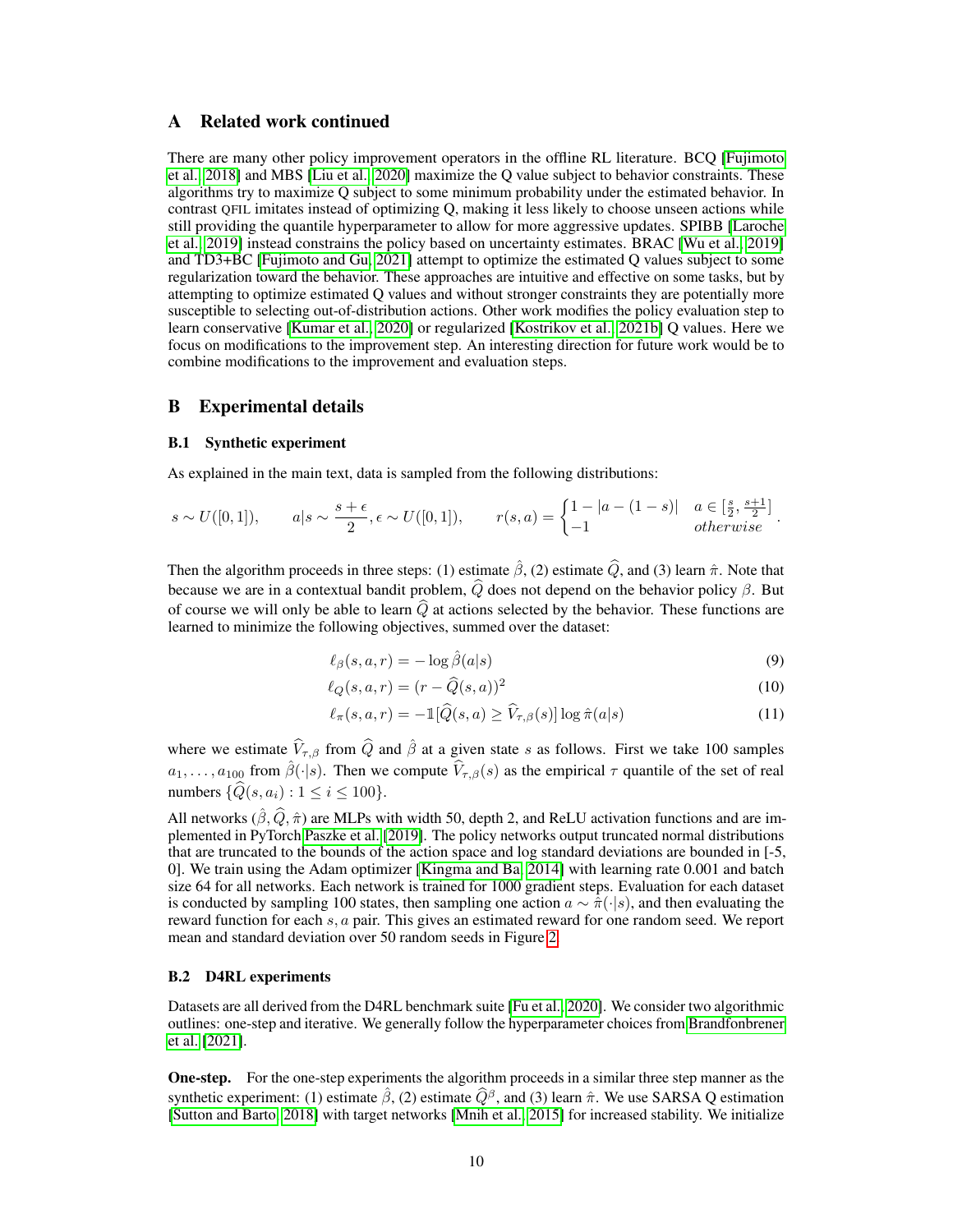$\hat{\pi}$  at  $\hat{\beta}$ . The loss functions at each sample  $(s, a, r, s', a')$  from the replay buffer are now:

$$
\ell_{\beta}(s, a, r, s', a') = -\log \hat{\beta}(a|s)
$$
\n(12)

$$
\ell_{Q^{\beta}}(s, a, r, s', a') = (\widehat{Q}^{\beta}(s, a) - r - \gamma \widehat{Q}^{\beta}(s', a'))^2
$$
\n(13)

$$
\ell_{\pi}(s, a, r, s', a') = -\mathbb{1}[\widehat{Q}^{\beta}(s, a) \ge \widehat{V}_{\tau, \beta}^{\beta}(s)] \log \widehat{\pi}(a|s)
$$
(14)

where  $\widehat{Q}^{\beta}$  denotes the target network.

All networks  $(\hat{\beta}, \hat{Q}^{\beta}, \hat{\pi})$  are MLPs with width 1024, depth 2, and ReLU activation functions. The policy networks output truncated normal distributions that are truncated to the bounds of the action space and log standard deviations are bounded in [-5, 0]. We train using the Adam optimizer with learning rate 0.0001 and batch size 512 for all networks. The target network weights are updated every 2 gradient steps using an exponentially weighted moving average with hyperaparameter 0.005. The discount factor is  $\gamma = 0.99$ .

We train  $\hat{\beta}$  for 500k gradient steps,  $\hat{Q}^{\beta}$  for 2 million gradient steps, and  $\hat{\pi}$  for 100k gradient steps.

For QFIL we sweep the quantile  $\tau$  over [0.5, 0.75, 0.9, 0.95] and use 100 samples to estimate  $\widehat{V}_{\tau,\beta}^{\beta}(s)$ . For the exponentially weighted baseline we sweep the temperature parameter  $\alpha$  over [0.3, 1.0, 3.0, 10.0], use 10 samples to estimate  $\hat{V}_{\beta}(s)$ , and clip the weights at 100 for numerical stability.

We train the entire procedure with 3 random seeds for each of the 6 hyperparameter values. Then we evaluate 100 episodes using the modal actions from  $\hat{\pi}$  and calculate the mean return. We report the mean and standard deviation over seeds for the best hyperparameter value in the tables in the paper.

Iterative. For the iterative antmaze experiments we generally leave all of the hyperparameters the same, but make the following modifications to the learning procedure. Instead of learning  $\hat{\pi}$  as step 3, we now initialize  $\widehat{Q}^{\pi}$  at  $\widehat{Q}^{\beta}$  and then iteratively update  $\widehat{\pi}$  and  $\widehat{Q}^{\pi}$ . In each iteration we take 1 gradient step to update  $\pi$  and 2 gradient steps to update  $\widehat{Q}^{\pi}$ . The loss functions are now:

$$
\ell_{Q^{\pi}}(s, a, r, s', a') = (\widehat{Q}^{\pi}(s, a) - r - \gamma \widehat{\underline{Q}^{\pi}}(s', \underline{a}'))^2, \quad \underline{a'} \sim \widehat{\pi}(\cdot | s')
$$
(15)

$$
\ell_{\pi}(s, a, r, s', a') = -\mathbb{1}[\widehat{Q}^{\pi}(s, a) \ge \widehat{V}_{\tau, \beta}^{\pi}(s)] \log \widehat{\pi}(a|s). \tag{16}
$$

We run this for 300k steps which corresponds to 300k gradient steps on  $\hat{\pi}$  and 600k gradient steps on  $\hat{Q}^{\pi}$ . We again sweep hyperparameters sets of  $[0.75, 0.9, 0.95, 0.99]$  and  $[0.3, 1.0, 3.0, 10.0]$  for QFIL and the exponentially weighted baseline respectively.

## <span id="page-10-0"></span>C Proof of Proposition 1

The proof first needs two lemmas, one novel and one from [Achiam et al.](#page-7-18) [\[2017\]](#page-7-18).

<span id="page-10-1"></span>Lemma 2 (Advantage). *Under the above assumptions and letting*  $W_1$  *denote the Wasserstein-1 distance,* QFIL *returns a policy* πˆ *such that whp*

$$
\mathop{\mathbb{E}}_{\substack{s \sim d_{\beta} \\ a \sim \hat{\pi}|s}} [A^{\beta}(s, a)] \geq \mathop{\mathbb{E}}_{s \sim d_{\beta}} \left[ W_1 \left( \widehat{Q}_{\sharp, \pi_{\tau}}^{\beta}(\cdot | s), \ \widehat{Q}_{\sharp, \beta}^{\beta}(\cdot | s) \right) \right] \tag{17}
$$

$$
-2\sqrt{\frac{\varepsilon_Q(N)}{1-\tau}} - \frac{2Q_{\text{max}}^{\beta}\varepsilon_\pi((1-\tau)N)}{1-\tau}.
$$
 (18)

*Proof.* At a high level, the proof decomposes into three parts, one for each term. The first term comes from the expected improvement of the target policy  $\pi_{\tau}$  under the estimated Q function  $\hat{Q}^{\beta}$ . The second term comes from error in value estimation and the last term from error in imitation learning. First we will set up the decomposition, then we will go through each step.

For the rest of the proof, unless noted otherwise, we will assume that  $s \sim d_{\beta}$ .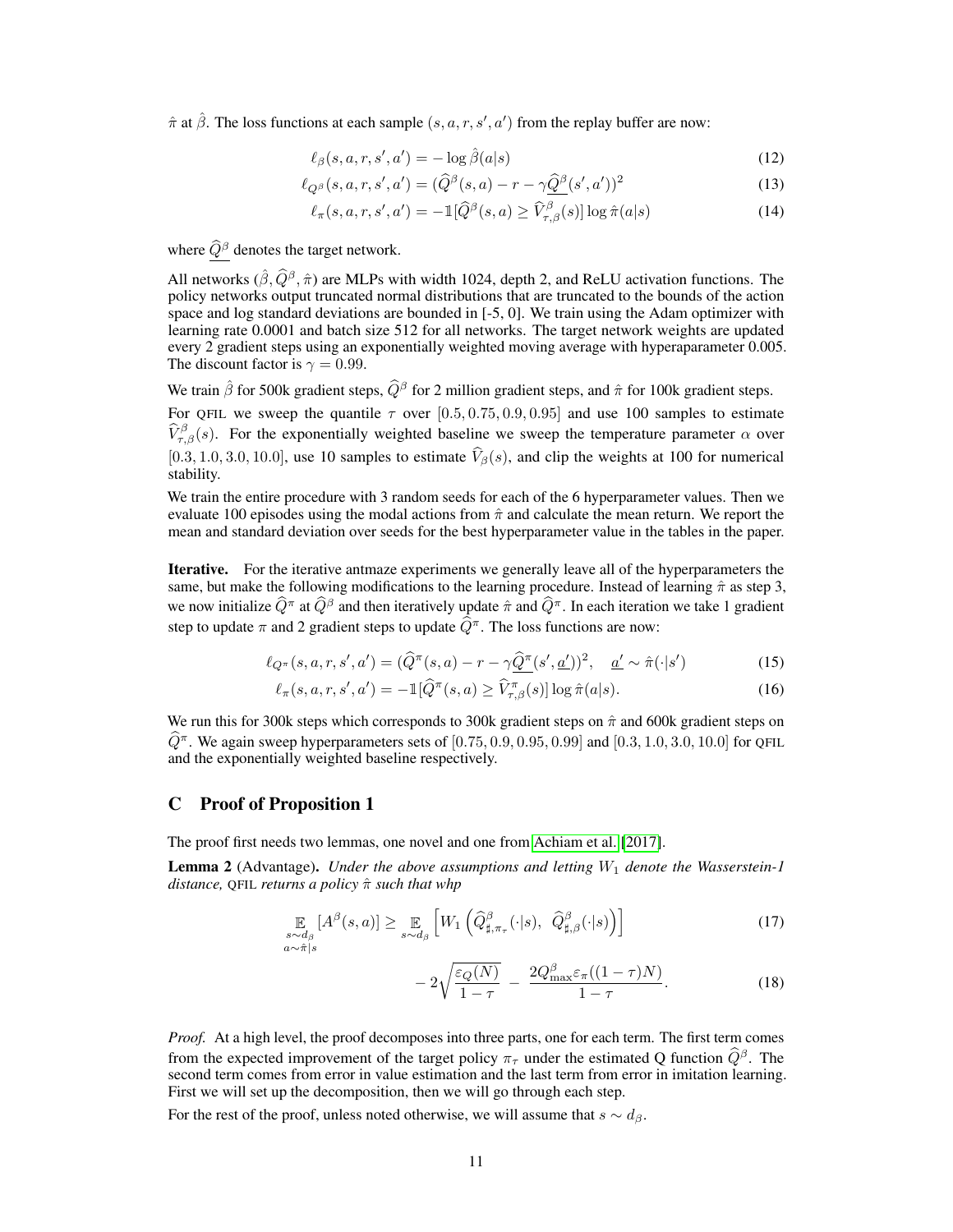Decomposition. We begin by decomposing the expected advantage:

$$
\mathbb{E}_{a \sim \hat{\pi}|s} [A^{\beta}(s, a)] = \mathbb{E}_{a \sim \hat{\pi}|s} [Q^{\beta}(s, a)] - \mathbb{E}_{a \sim \beta|s} [Q^{\beta}(s, a)] \tag{19}
$$
\n
$$
= \mathbb{E}_{a \sim \pi_{\tau}|s} [Q^{\beta}(s, a)] - \mathbb{E}_{a \sim \beta|s} [Q^{\beta}(s, a)] + \mathbb{E}_{a \sim \hat{\pi}|s} [Q^{\beta}(s, a)] - \mathbb{E}_{a \sim \pi_{\tau}|s} [Q^{\beta}(s, a)]
$$
\n
$$
= \mathbb{E}_{a \sim \pi_{\tau}|s} [Q^{\beta}(s, a)] - \mathbb{E}_{a \sim \hat{\pi}|s} [Q^{\beta}(s, a)] - \mathbb{E}_{a \sim \pi_{\tau}|s} [Q^{\beta}(s, a)]
$$
\n
$$
= \mathbb{E}_{a \sim \pi_{\tau}|s} [Q^{\beta}(s, a)] - \mathbb{E}_{a \sim \hat{\pi}|s} [Q^{\beta}(s, a)]
$$
\n
$$
= \mathbb{E}_{a \sim \pi_{\tau}|s} [Q^{\beta}(s, a)] - \mathbb{E}_{a \sim \hat{\pi}|s} [Q^{\beta}(s, a)]
$$
\n
$$
(20)
$$

$$
= \underbrace{\mathbb{E}_{s} [\widehat{Q}^{\beta}(s,a)] - \mathbb{E}_{a \sim \beta \mid s} [\widehat{Q}^{\beta}(s,a)]}_{T_{\text{tr}}}
$$
(21)

$$
T_W
$$
  
+  $\mathbb{E}_{g \sim \pi_r|s} [Q^\beta(s, a) - \widehat{Q}^\beta(s, a)] - \mathbb{E}_{g \sim \beta|s} [Q^\beta(s, a) - \widehat{Q}^\beta(s, a)] + T_\pi$  (22)

$$
=T_W+T_Q+T_\pi\tag{23}
$$

Wasserstein term. First, we show that by the definition of the pushforward distribution, we have that

$$
T_W = \mathop{\mathbb{E}}_{a \sim \pi_\tau | s} [\widehat{Q}^\beta(s, a)] - \mathop{\mathbb{E}}_{a \sim \beta | s} [\widehat{Q}^\beta(s, a)] = \mathop{\mathbb{E}}_{v \sim \widehat{Q}^\beta_{\sharp, \pi_\tau} | s} [v] - \mathop{\mathbb{E}}_{v \sim \widehat{Q}^\beta_{\sharp, \beta} | s} [v]
$$
(24)

$$
= \mathbb{E}\left[\mathbb{E}\left[v\right] - \mathbb{E}\left[v\right] - \mathbb{E}\left[v\right]\right] \qquad (25)
$$

Now, we need to transform this into the Wasserstein-1 distance. Since the values are 1-dimensional real values, we know that  $W_1(P,Q)$  can be written as  $\int_0^1 |F_P^{-1}(z) - F_Q^{-1}(z)| dz$  where  $F_P^{-1}$  is the inverse CDF of P. We claim that the inverse CDF of  $\hat{Q}_{\sharp,\pi_{\tau}}^{\beta}(\cdot|s)$  is strictly greater than the inverse CDF of  $\widehat{Q}_{\sharp,\beta}^{\beta}(\cdot|s)$ , allowing us to rewrite the above expression as a Wasserstein-1 distance.

Note that this is equivalent to showing that the CDF of  $\hat{Q}_{\sharp,\pi_{\tau}}^{\beta}(\cdot|s)$  is strictly less than the CDF of  $\widehat{Q}_{\sharp,\beta}^{\beta}(\cdot|s)$ . To show this, let  $F_{\pi_{\tau}}$  denote the CDF of  $\widehat{Q}_{\sharp,\pi_{\tau}}^{\beta}(\cdot|s)$  and  $F_{\beta}$  denote the CDF of the CDF of  $\widehat{Q}_{\sharp,\beta}^{\beta}(\cdot|s)$ . By the definition of  $\pi_{\tau}$  we have that

$$
F_{\pi_{\tau}}(v) = \begin{cases} 0 & v < \widehat{V}_{\tau,\beta}^{\beta}(s) \\ \frac{1}{1-\tau}(F_{\beta}(v)-\tau) & otherwise \end{cases}
$$
 (26)

We need to show that for all v we have  $F_{\pi_\tau}(v) \leq F_\beta(v)$ . Break this into two cases. (1) If  $v < V_{\tau,\beta}^{\beta}(s)$ then the inequality clearly holds since  $F_{\pi_{\tau}}(v) = 0$  and  $F_{\beta}(v) \ge 0$ . (2) If  $v \ge V_{\tau,\beta}^{\beta}(s)$ , we note that  $F_{\pi_{\tau}}(v)$  is an affine transformation of  $F_{\beta}(v)$  with a positive coefficient  $\frac{1}{1-\tau} \geq 1$ . Note that at  $v = V_{\tau,\beta}^{\beta}(s)$  we have  $F_{\beta}(v) = \tau$  and  $F_{\pi_{\tau}} = 0$  and that the lowest v such that  $F_{\beta}(v) = 1$  also is the lowest v such that  $F_{\hat{\pi}}(v) = 1$ . Since the CDFs are just an affine transformation of each other and we have that  $F_\beta(v) \ge F_{\pi_\tau}(v)$  at the two end points of the segment, we know that  $F_{\pi_\tau}(v) \le F_\beta(v)$  for all  $v$  as desired.

Thus, we have that

$$
T_W = \mathbb{E}\left[\mathbb{E}\left[v\right] - \mathbb{E}\left[v\right]\right] - \mathbb{E}\left[v\right] \tag{27}
$$

$$
= \mathbb{E}\left[\int_0^1 F_{\pi_\tau}^{-1}(z) - F_\beta^{-1}(z)dz\right] = \mathbb{E}\left[\int_0^1 |F_{\pi_\tau}^{-1}(z) - F_\beta^{-1}(z)|dz\right]
$$
(28)

$$
= \mathbb{E}_s \left[ W_1 \left( \widehat{Q}_{\sharp,\pi_\tau}^\beta(\cdot|s), \ \widehat{Q}_{\sharp,\beta}^\beta(\cdot|s) \right) \right] \tag{29}
$$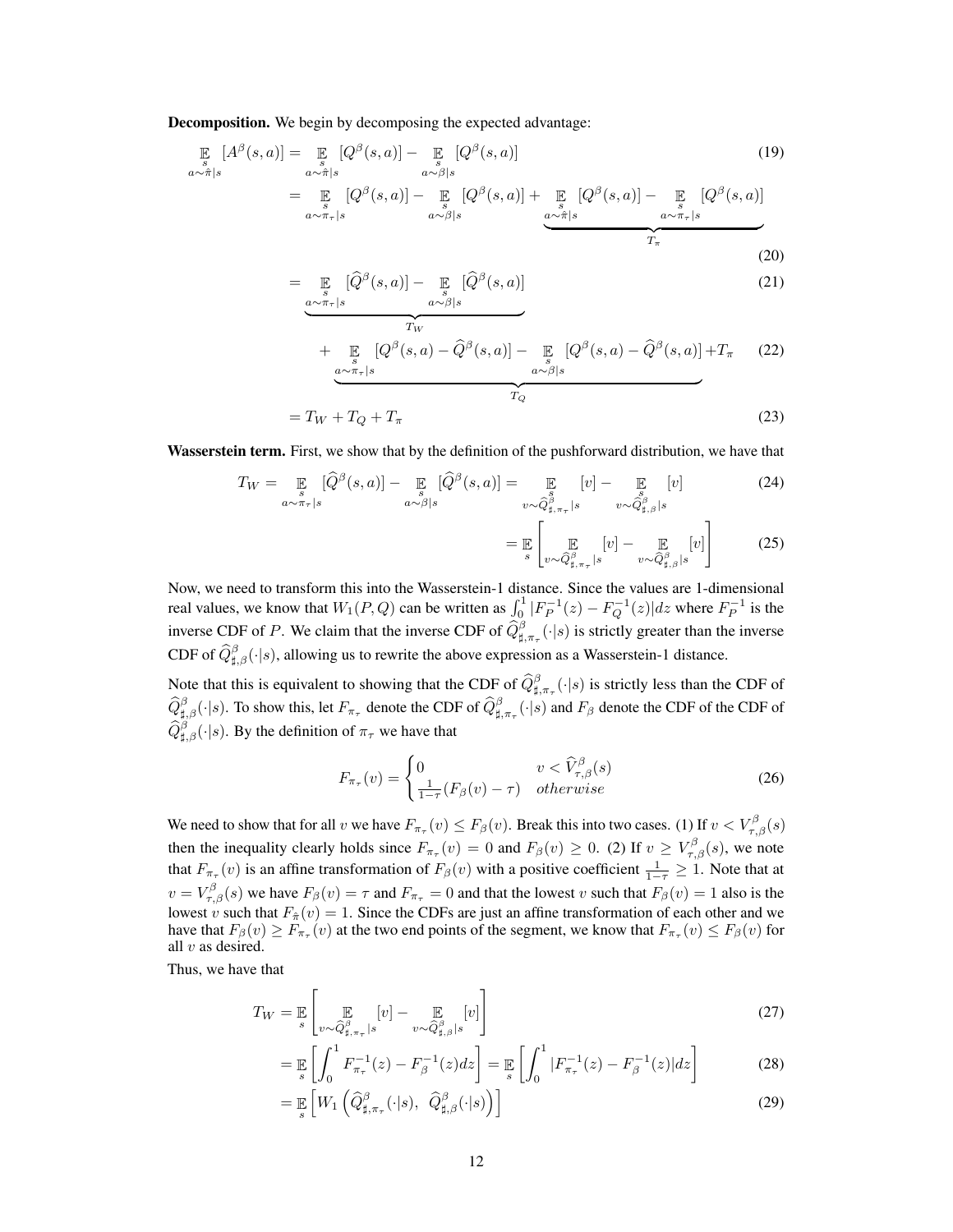**Imitation learning term.** It will be useful to define some random variables. Let  $S$  the random variable of the state distributed according to  $D$ . Let  $A$  be the action according the the behavior policy  $\beta(\cdot|S)$ . Let E be the event  $\widehat{Q}^{\beta}(S, A) \geq V_{\tau, \beta}^{\beta}(S)$ .

We can define the conditional distribution that generates this data according to Bayes' rule:

$$
\mathbb{P}(A=a|S=s,E) = \frac{\mathbb{P}(A=a|S=s)\mathbb{P}(E|A=a,S=s)}{\mathbb{P}(E|S=s)} = \beta(a|s) \frac{\mathbb{I}[\widehat{Q}^{\beta}(s,a) \ge V_{\tau,\beta}^{\beta}(s)]}{\mathbb{P}(E|S=s)}
$$
(30)

After applying the filter, we say data generated from  $s|E$  by the policy  $\pi_{\tau}$  defined as

$$
\pi_{\tau}(a|s) = \beta(a|s) \frac{\mathbb{1}[\widehat{Q}^{\beta}(s,a) \ge V_{\tau,\beta}^{\beta}(s)]}{\mathbb{P}(E|S=s)} = \beta(a|s) \frac{\mathbb{1}[\widehat{Q}^{\beta}(s,a) \ge V_{\tau,\beta}^{\beta}(s)]}{1-\tau}
$$
(31)

By definition of the filtering process we know that the filtering selects a dataset of expected size  $(1 - \tau)N$  for the imitation learning step. By assumption our algorithm outputs  $\hat{\pi}$  such that

$$
\mathop{\mathbb{E}}_{s|E} \left[ D_{TV}(\hat{\pi}(\cdot|s) || \pi_{\tau}(\cdot|s)) \right] \le \varepsilon_{\pi}((1-\tau)N). \tag{32}
$$

Note that states are generated conditioned on E. Then, applying importance weighting, Holder's inequality, and the fact that  $p(E|s) = 1 - \tau$  we get

$$
-T_{\pi} = \mathop{\mathbb{E}}_{a \sim \pi_{\tau} |s} [Q^{\beta}(s, a)] - \mathop{\mathbb{E}}_{a \sim \hat{\pi} |s} [Q^{\beta}(s, a)] \tag{33}
$$

$$
= \mathbb{E}\int_{a} \left(\pi_{\tau}(a|s)Q^{\beta}(s,a) - \hat{\pi}(a|s)Q^{\beta}(s,a)\right)
$$
\n(34)

$$
\leq Q_{\max}^{\beta} \int_{s} p(s) \int_{a} |\pi_{\tau}(a|s) - \hat{\pi}(a|s)| \tag{35}
$$

$$
= Q^{\beta} \max \int_{s} \frac{p(E)}{p(E|s)} p(s|E) \int_{a} |\pi_{\tau}(a|s) - \hat{\pi}(a|s)| \tag{36}
$$

$$
= Q_{\max}^{\beta} \underset{s|E}{\mathbb{E}} \frac{p(E)}{p(E|s)} \int_{a} |\pi_{\tau}(a|s) - \hat{\pi}(a|s)| \tag{37}
$$

$$
\leq Q_{\max}^{\beta} \sup_{s} \frac{1}{p(E|s)} \mathop{\mathbb{E}}_{s|E} \int_{a} |\pi_{\tau}(a|s) - \hat{\pi}(a|s)| \tag{38}
$$

$$
=\frac{2Q_{\max}^{\beta}}{1-\tau}\mathop{\mathbb{E}}_{s|E}[D_{TV}(\hat{\pi}(\cdot|s)||\pi_{\tau}(\cdot|s))]
$$
(39)

$$
\leq \frac{2Q_{\text{max}}^{\beta}}{1-\tau} \varepsilon_{\pi} ((1-\tau)N). \tag{40}
$$

**Value estimation term.** We bound  $T_Q$  in two parts. When actions are generated from  $\beta$  we can just use Jensen's inequality and apply our value estimation assumption to bound

$$
\left| \mathop{\mathbb{E}}_{a \sim \beta | s} \left[ Q^{\beta}(s, a) - \widehat{Q}^{\beta}(s, a) \right] \right| \leq \sqrt{\mathop{\mathbb{E}}_{a \sim \beta | s} \left[ (Q^{\beta}(s, a) - \widehat{Q}^{\beta}(s, a))^{2} \right]} \leq \sqrt{\varepsilon_{Q}(N)} \tag{41}
$$

When actions are generated from  $\pi_{\tau}$  we need to be more careful about distribution shift. Explicitly we use importance weighting, Cauchy-Schwarz, the fact that  $p(E|s) = 1 - \tau$ , and our value estimation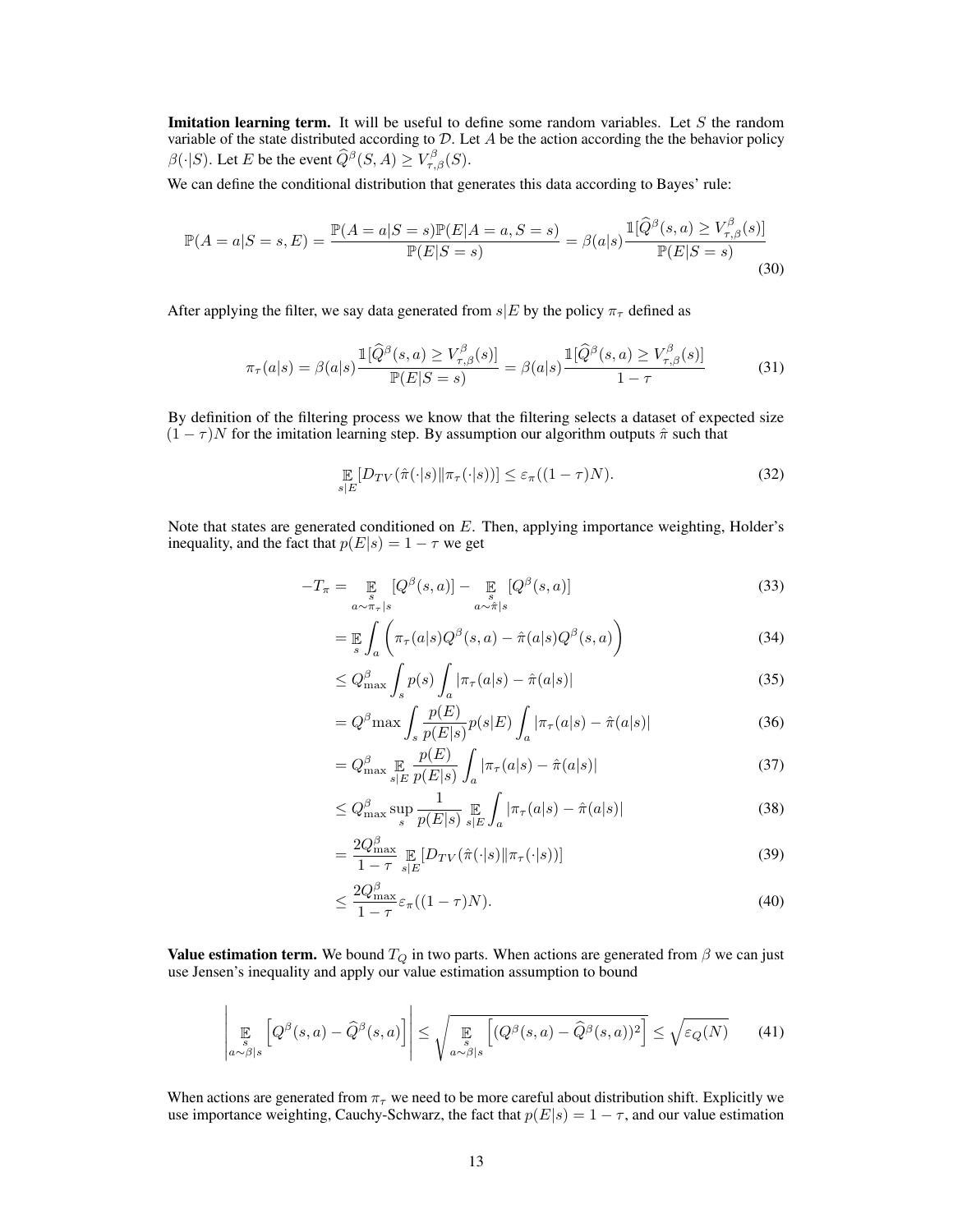assumption to get that

$$
\left| \mathop{\mathbb{E}}_{a \sim \pi_{\tau} | s} [Q^{\beta}(s, a) - \widehat{Q}^{\beta}(s, a)] \right| = \left| \mathop{\mathbb{E}}_{a \sim \beta | s} \left[ \frac{\pi_{\tau}(a|s)}{\beta(a|s)} (Q^{\beta}(s, a) - \widehat{Q}^{\beta}(s, a)) \right] \right| \tag{42}
$$

$$
\leq \sqrt{\mathbb{E}_{a \sim \beta | s} \left[ \frac{\pi_{\tau}(a|s)^2}{\beta(a|s)^2} \right] \mathbb{E}_{a \sim \beta | s} \left[ (Q^{\beta}(s, a) - \widehat{Q}^{\beta}(s, a))^2 \right]}
$$
(43)

$$
= \sqrt{\mathbb{E}_{a \sim \beta | s} \left[ \frac{\mathbb{1}[\widehat{Q}^{\beta}(s, a) \ge V_{\tau, \beta}^{\beta}(s)]^2}{p(E|s)^2} \right]} \mathbb{E}_{a \sim \beta | s} \left[ (Q^{\beta}(s, a) - \widehat{Q}^{\beta}(s, a))^2 \right]
$$
(44)

$$
= \sqrt{\mathbb{E} \frac{1}{(1-\tau)^2} \mathbb{E} \left[ \mathbb{1}[\widehat{Q}^{\beta}(s,a) \ge V_{\tau,\beta}^{\beta}(s)] \right] \mathbb{E} \left[ (Q^{\beta}(s,a) - \widehat{Q}^{\beta}(s,a))^2 \right]} \tag{45}
$$

$$
= \sqrt{\mathbb{E}\left[\frac{1-\tau}{s(1-\tau)^2}\mathbb{E}\left[(Q^\beta(s,a) - \widehat{Q}^\beta(s,a))^2\right]\right]}\tag{46}
$$

$$
\leq \sqrt{\frac{\varepsilon_Q(N)}{1-\tau}}\tag{47}
$$

 $\Box$ 

Since  $1 \leq \sqrt{\frac{1}{1-\tau}}$ , we can combine the two parts to bound  $-T_Q \leq 2\sqrt{\frac{\varepsilon_Q(N)}{1-\tau}}$ . Combining the bounds on  $T_W, T_\pi,$  and  $T_Q$  gives us the desired result

<span id="page-13-0"></span>**Lemma 3** [\(Achiam et al.](#page-7-18) [\[2017\]](#page-7-18)). *Under the same assumptions as above, further define*  $A_{\infty}^{\beta,\pi}$  =  $\sup_s | \mathbb{E}_{a \sim \pi}[A^{\beta}(s, a)]|$ 

$$
J(\pi) - J(\beta) \ge \frac{1}{1 - \gamma} \left( \mathbb{A}^{\beta}(\pi) - \frac{2\gamma A_{\infty}^{\beta, \pi}}{1 - \gamma} \mathbb{E}_{s \sim d^{\beta}} \left[ D_{TV}(\pi(\cdot|s) || \beta(\cdot|s)) \right] \right). \tag{48}
$$

Proposition 4. *Under the above assumptions and letting*  $W_1$  *denote the Wasserstein-1 distance*, QFIL *returns a policy* πˆ *such that whp*

$$
(J(\hat{\pi}) - J(\beta))(1 - \gamma) \ge \mathop{\mathbb{E}}_{s \sim d_{\beta}} \left[ W_1 \left( \widehat{Q}_{\sharp,\pi_{\tau}}^{\beta}(\cdot | s), \widehat{Q}_{\sharp,\beta}^{\beta}(\cdot | s) \right) \right]
$$
(6)

$$
-2\left(\sqrt{\frac{\varepsilon_Q(N)}{1-\tau}} + \frac{\varepsilon_\pi((1-\tau)N)Q_{\text{max}}^{\beta}}{1-\tau} + \frac{\gamma A_{\text{max}}^{\beta}}{1-\gamma}\left(\tau + \varepsilon_\pi((1-\tau)N)\right)\right).
$$
 (7)

*Proof.* The proposition follows directly from plugging Lemma [2](#page-10-1) into the advantage term of Lemma [3](#page-13-0) and then bounding the TV term, which we will do now.